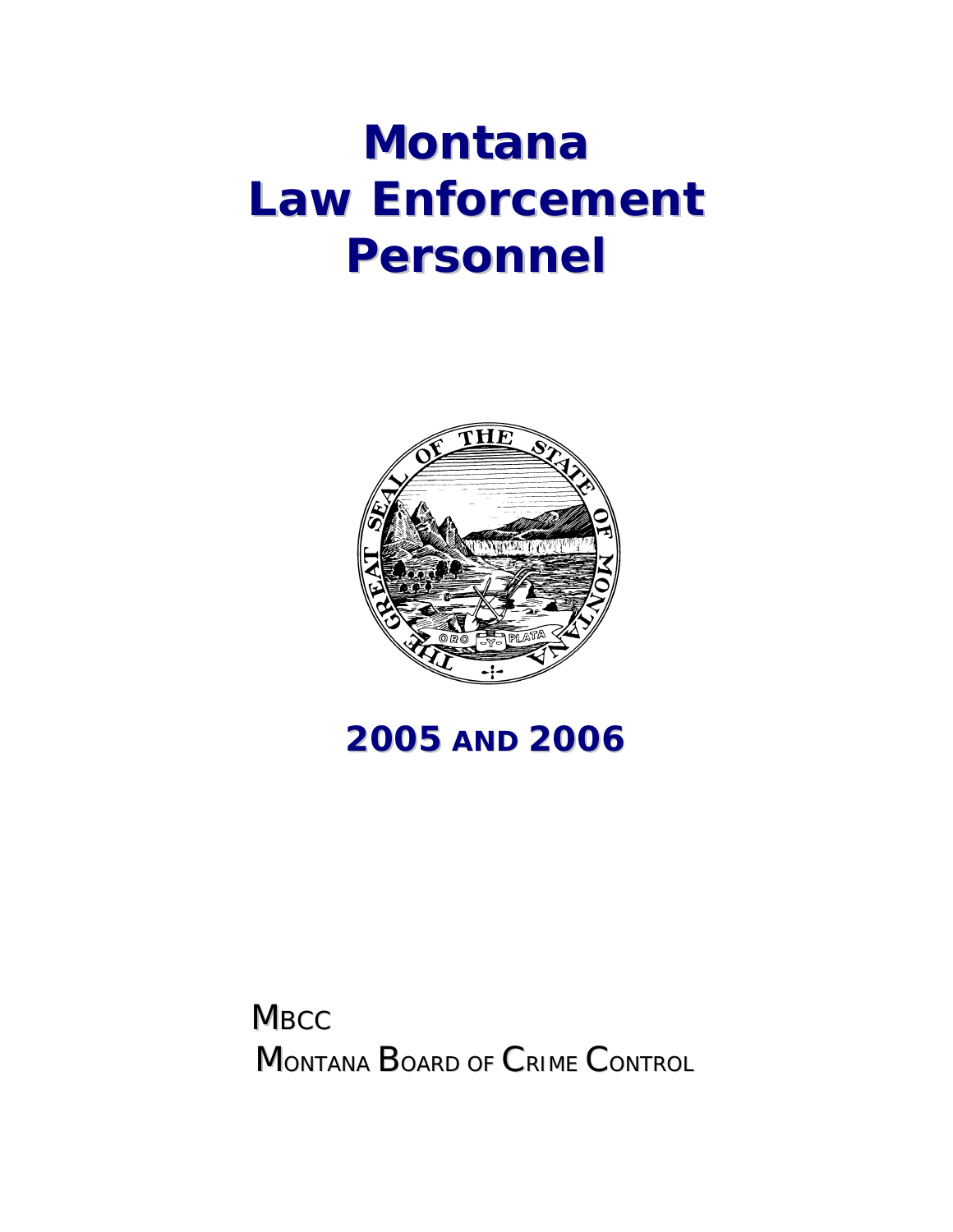Published by the Montana Board of Crime Control Statistical Analysis Center

Mike Anderson, Chair Roland Mena, Executive Director

> Prepared by Kathy Ruppert

> > Published: 2007

3075 N. Montana Ave. P.O. Box 1408 Helena, MT 59620-1408 (406) 444-3604 Fax: (406) 444-4722 TTY: (406) 444-7099 mbcc.mt.gov

Alternative formats of this document will be provided upon request. Persons with disabilities who require this material in another format should contact the Montana Board of Crime Control at 3075 N. Montana Ave., PO. Box 1408, Helena, MT 59620-1408 Phone: (406) 444-3604 Fax: (406) 444-4722 TTY: (406) 444-7099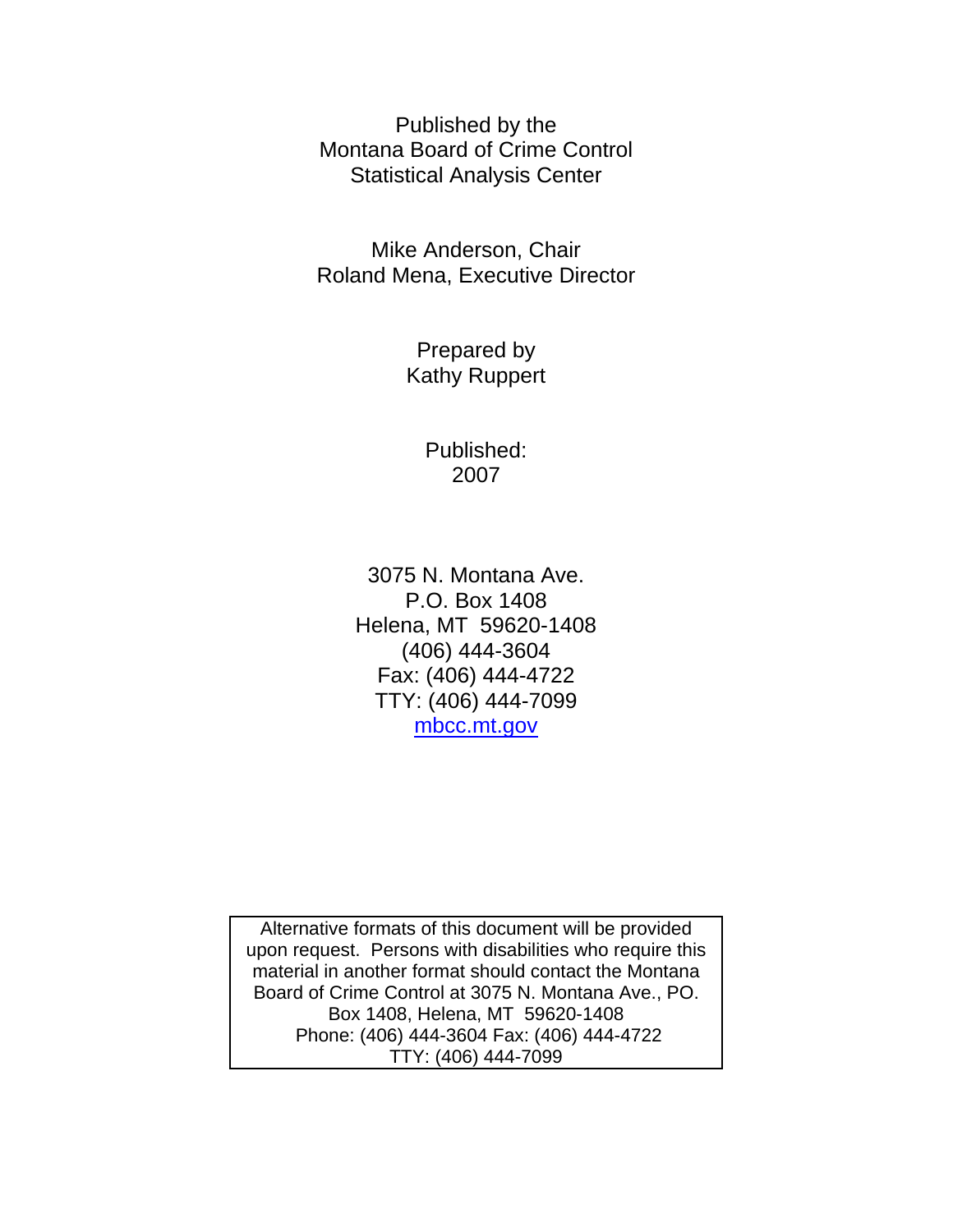## LAW ENFORCEMENT PERSONNEL OVERVIEW

 Annually the Montana Board of Crime Control conducts a survey regarding manpower of the state's local law enforcement agencies. The survey is used to gather information about the type and number of personnel employed by these law enforcement agencies as of October 31 of that year.

 The law enforcement agencies include Police Departments, county Sheriffs' Offices, State Agencies whose employees have the power of arrest, Tribal Law Enforcement Agencies, University Security Forces and Airport Securities. Not included in the survey are federal employees working in Montana (i.e. Federal Bureau of Investigation, Drug Enforcement Agency and Border Patrol.)

 A total of 130 law enforcement agencies responded to the 2005 survey. Information for three agencies was not available. A total of 128 law enforcement agencies responded to the 2006 survey. Information for five agencies was not available.

 The Board of Crime Control would not be able to present this information if it were not for the cooperation of these law enforcement agencies. The effort and time that went into completing the survey are greatly appreciated.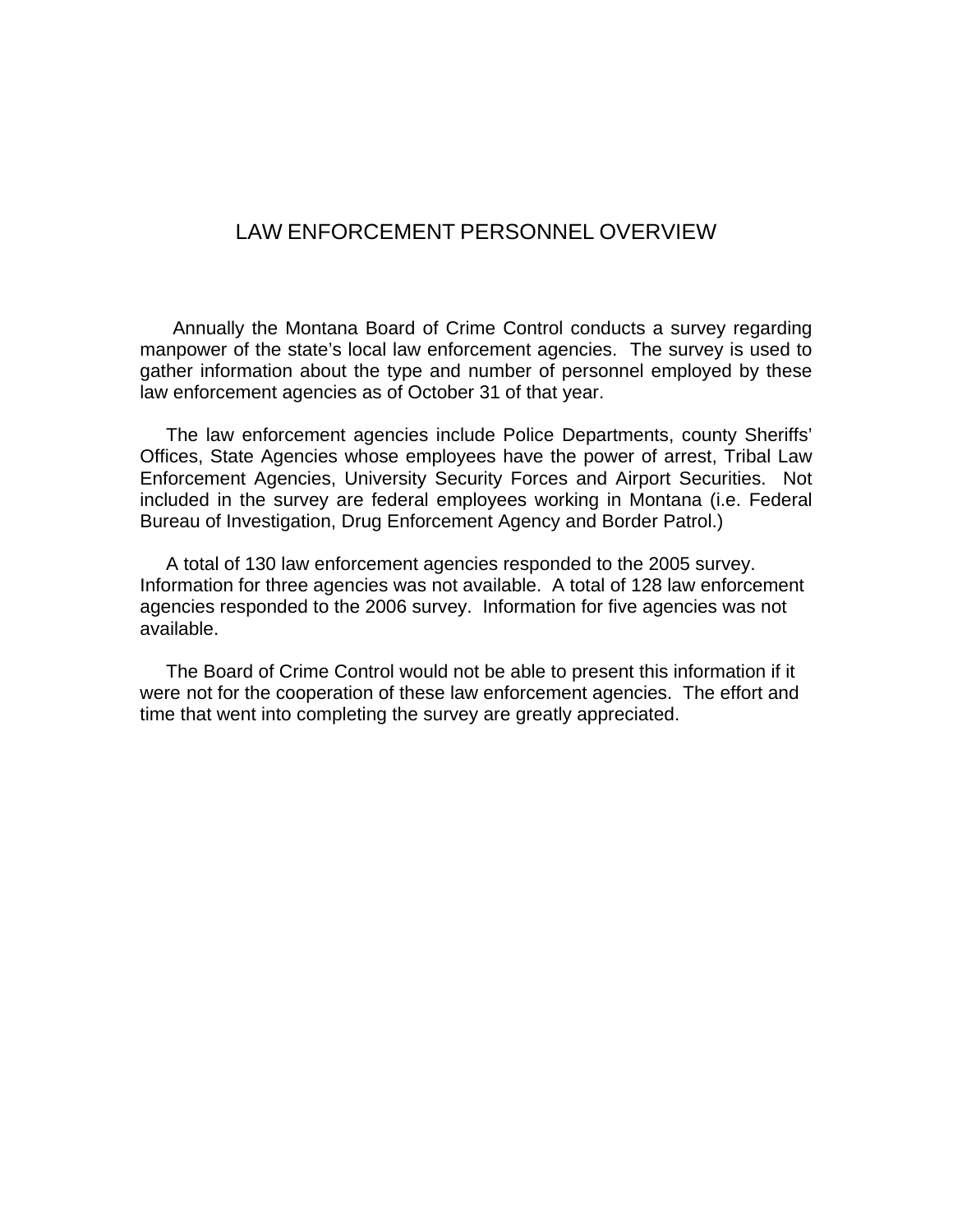| <b>Full-time Law Enforcement Personnel</b><br>Montana 2005 / 2006 |                                     |                                |                                   |                                            |  |  |  |  |
|-------------------------------------------------------------------|-------------------------------------|--------------------------------|-----------------------------------|--------------------------------------------|--|--|--|--|
| <b>Type of</b>                                                    | <b>Number of</b><br><b>Agencies</b> | <b>Sworn</b><br><b>Persons</b> | <b>Civilian</b><br><b>Persons</b> | <b>Total Full-time</b><br><b>Employees</b> |  |  |  |  |
| <b>Agency</b>                                                     | 2005 / 2006                         | 2005 / 2006                    | 2005/2006                         | 2005/2006                                  |  |  |  |  |
| <b>Police Departments</b>                                         | 56/55                               | 699 / 722                      | 195 / 192                         | 894 / 914                                  |  |  |  |  |
| <b>Sheriff's Offices</b>                                          | 56/56                               | 691 / 707                      | 838 / 671                         | 1,529 / 1,351                              |  |  |  |  |
| <b>Total, Police</b><br>Departments &<br><b>Sheriff's Offices</b> | 112 / 111                           | 1,390 / 1,429                  | 1,033 / 863                       | 2,423 / 2,265                              |  |  |  |  |
|                                                                   |                                     |                                |                                   |                                            |  |  |  |  |
| Airport Security                                                  | 4/3                                 | 21/14                          | 1/0                               | 22/14                                      |  |  |  |  |
| <b>State Agencies</b>                                             | 7/6                                 | 453 / 442                      | 163/64                            | 616 / 506                                  |  |  |  |  |
| <b>Tribal Law Enforcement</b>                                     | 4/5                                 | 82 / 99                        | 26/6                              | 108 / 105                                  |  |  |  |  |
| <b>University Security</b>                                        | 3/3                                 | 36/32                          | 25/17                             | 61/49                                      |  |  |  |  |
| <b>Total, Other Agencies</b>                                      | 18/17                               | 592 / 587                      | 215/87                            | 807 / 674                                  |  |  |  |  |
|                                                                   |                                     |                                |                                   |                                            |  |  |  |  |
| <b>Statewide Totals</b>                                           | 130 / 128                           | 1,982 / 2,016                  | 1,248 / 950                       | 3,230 / 2,939                              |  |  |  |  |

 Sworn officers are those with the power to make arrests. A sworn officer may be either a staff or line officer. Staff officer functions are primarily administrative, while a line officer basically provides direct services.

 Civilian employees in Sheriff's Offices and Police Departments typically include the detention officers, dispatchers, records personnel and office staff. They do not have powers of arrest.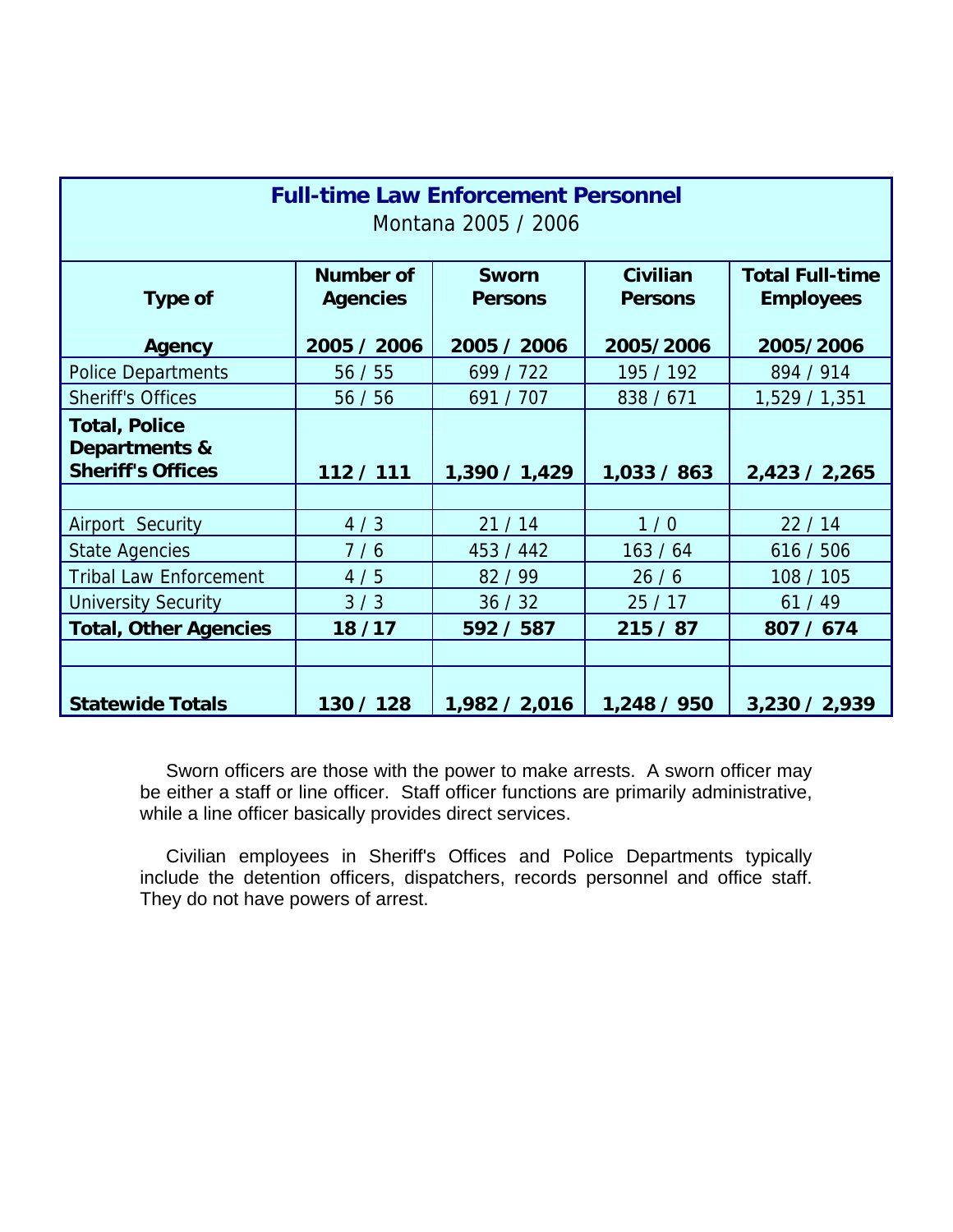| <b>Sheriff's Office and Police Department</b>                  |      |      |  |  |  |  |  |
|----------------------------------------------------------------|------|------|--|--|--|--|--|
| <b>Part-time and Reserve Personnel</b>                         |      |      |  |  |  |  |  |
| <b>Montana 2005 - 2006</b>                                     |      |      |  |  |  |  |  |
|                                                                |      |      |  |  |  |  |  |
|                                                                | 2005 | 2006 |  |  |  |  |  |
| <b>Police Departments</b>                                      |      |      |  |  |  |  |  |
| Part-time Sworn Officers                                       | 37   | 26   |  |  |  |  |  |
| <b>Reserve Officers</b>                                        | 62   | 83   |  |  |  |  |  |
| <b>Total Officers Part-time Sworn &amp; Reserve</b>            | 99   | 89   |  |  |  |  |  |
| <b>Total Agencies Utilizing Part-time and/or Reserve Units</b> | 28   | 35   |  |  |  |  |  |
| <b>Sheriff's Offices</b>                                       |      |      |  |  |  |  |  |
| Part-time Sworn Officers                                       | 41   | 38   |  |  |  |  |  |
| <b>Reserve Officers</b>                                        | 418  | 397  |  |  |  |  |  |
| <b>Total Officers Part-time Sworn &amp; Reserve</b>            | 459  | 435  |  |  |  |  |  |
| <b>Total Agencies Utilizing Part-time and/or Reserve Units</b> | 45   | 45   |  |  |  |  |  |
| <b>Combined Police Departments and Sheriff's Offices</b>       |      |      |  |  |  |  |  |
| Part-time Sworn Officers                                       | 78   | 64   |  |  |  |  |  |
| <b>Reserve Officers</b>                                        | 480  | 480  |  |  |  |  |  |
| <b>Total Officers Part-time Sworn &amp; Reserve</b>            | 558  | 524  |  |  |  |  |  |
| <b>Total Agencies Utilizing Part-time and/or Reserve Units</b> | 73   | 80   |  |  |  |  |  |

 Part-time law enforcement officers have the same powers as full-time officers. They are sworn and have full powers of arrest. Reserve personnel are part-time, volunteer members of a law enforcement agency. The appointing agency has control of a reserve officer's scope of authority.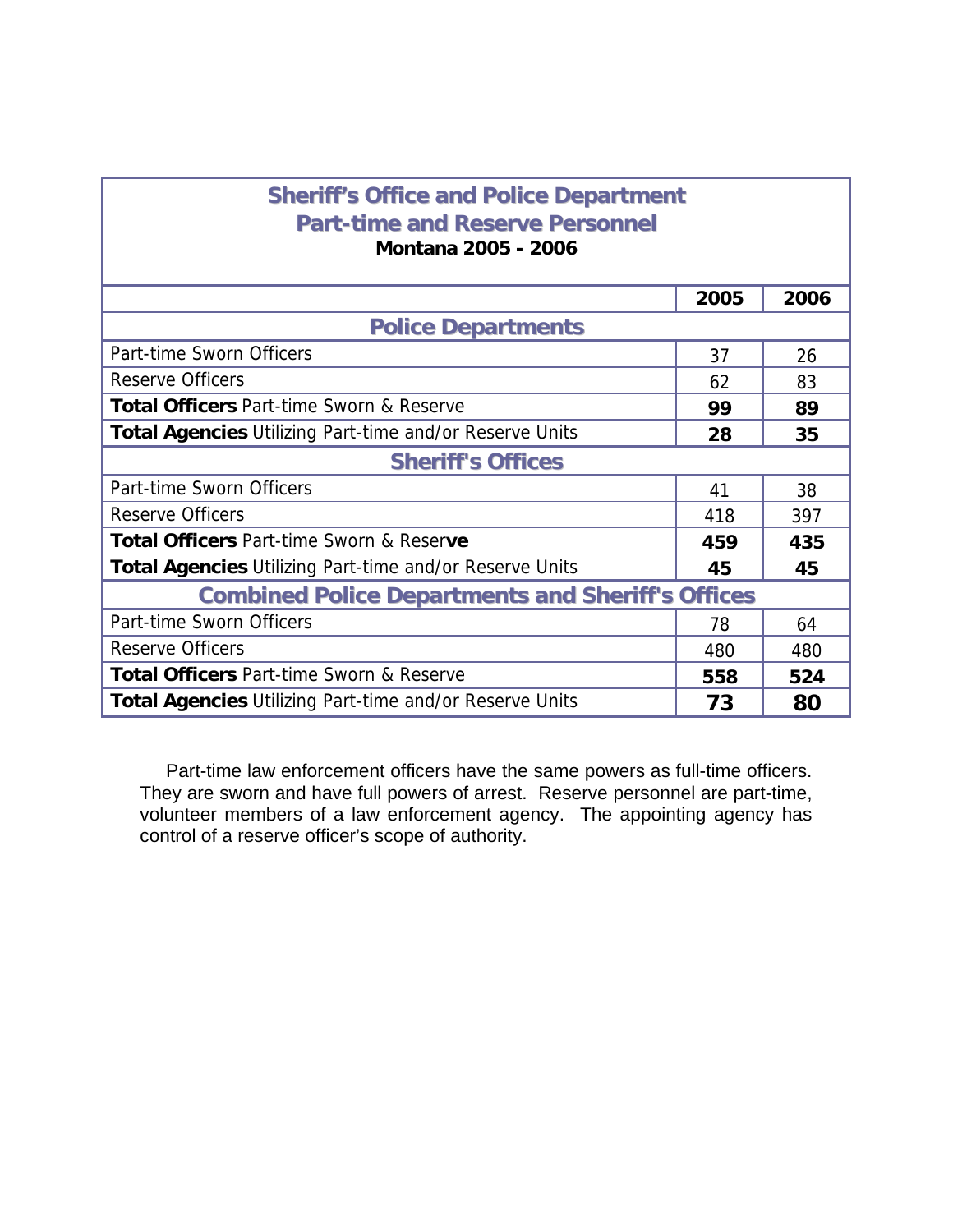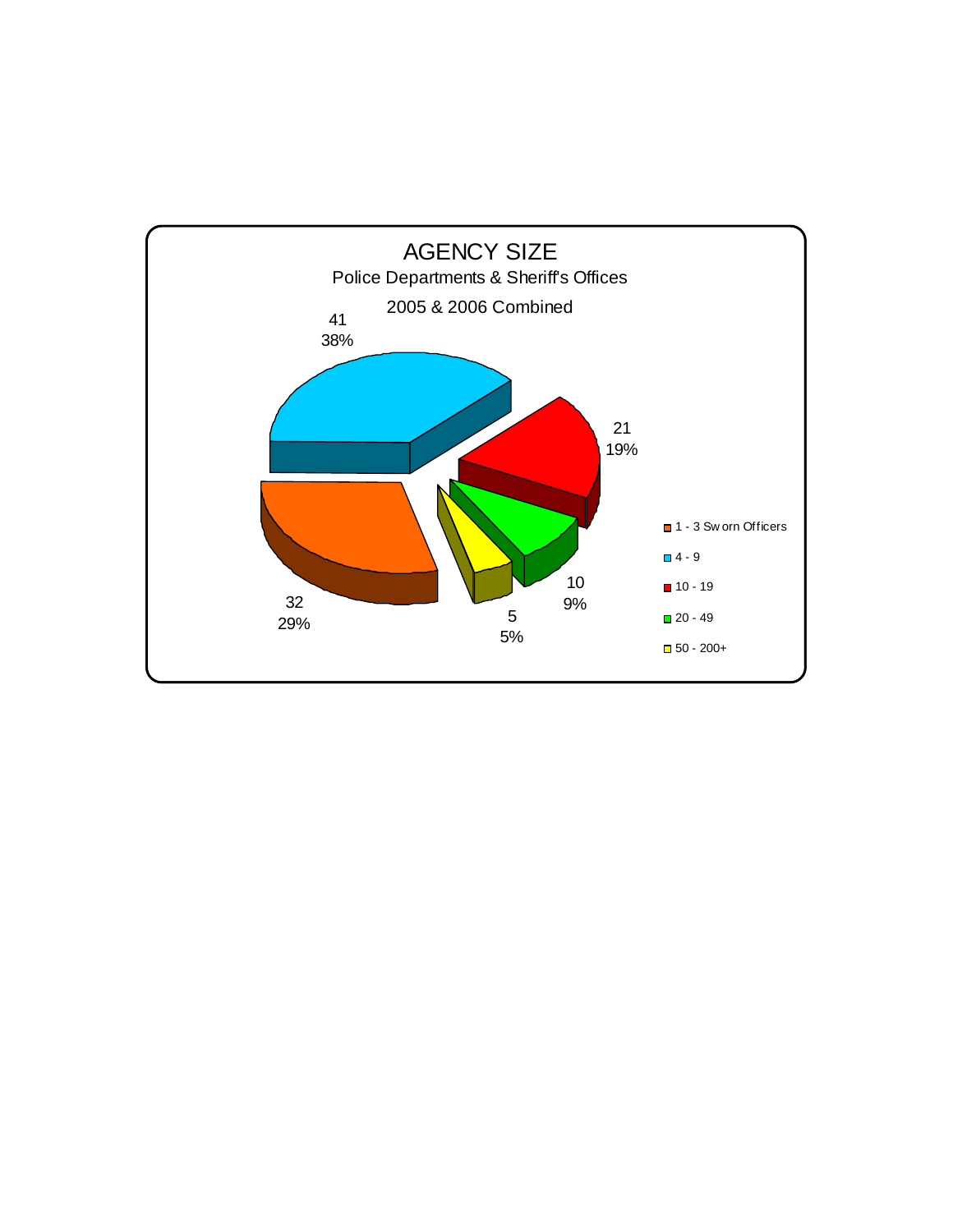## **Full-time Sworn Officers Per 1,000 Persons**  Montana 2005 - 2006

Based on Population

|                                                                                                      | 2005 | 2006 |  |  |  |  |
|------------------------------------------------------------------------------------------------------|------|------|--|--|--|--|
| Sheriff's Office Jurisdictions*                                                                      |      |      |  |  |  |  |
| $25,000 - 50,000$                                                                                    | 1.2  | 1.2  |  |  |  |  |
| $10,000 - 24,999$                                                                                    | 1.2  | 1.2  |  |  |  |  |
| <b>Under 10,000</b>                                                                                  | 1.7  | 1.7  |  |  |  |  |
| <b>Total, Sheriff's Office Jurisdictions</b>                                                         | 1.4  | 1.4  |  |  |  |  |
| <b>Police Department Jurisdictions</b>                                                               |      |      |  |  |  |  |
| $50,000 - 100,000$                                                                                   | 1.4  | 1.4  |  |  |  |  |
| $25,000 - 49,999$                                                                                    | 1.6  | 1.5  |  |  |  |  |
| $10,000 - 24,999$                                                                                    | 2.1  | 1.8  |  |  |  |  |
| Under 10,000                                                                                         | 2.1  | 2.2  |  |  |  |  |
| <b>Total, Police Department Jurisdictions</b>                                                        | 1.7  | 1.7  |  |  |  |  |
|                                                                                                      |      |      |  |  |  |  |
| <b>Sheriff's Offices &amp; Police Departments Combined</b>                                           | 1.5  | 1.5  |  |  |  |  |
| <b>Statewide</b>                                                                                     |      |      |  |  |  |  |
| Includes Sheriff's Offices, Police Departments, State Agencies, Tribal Law                           |      |      |  |  |  |  |
| Enforcement, University Security, and Airport Security.                                              | 2.1  | 2.2  |  |  |  |  |
| * Consolidated City/ County Law Enforcement Agencies are included in the Sheriff's Offices category. |      |      |  |  |  |  |

 An estimated total population of 926,865 for 2005 and 935,670 for 2006 was used to calculate the statewide rate per capita. The United States Department of Justice, Federal Bureau of Investigation provides this estimated population.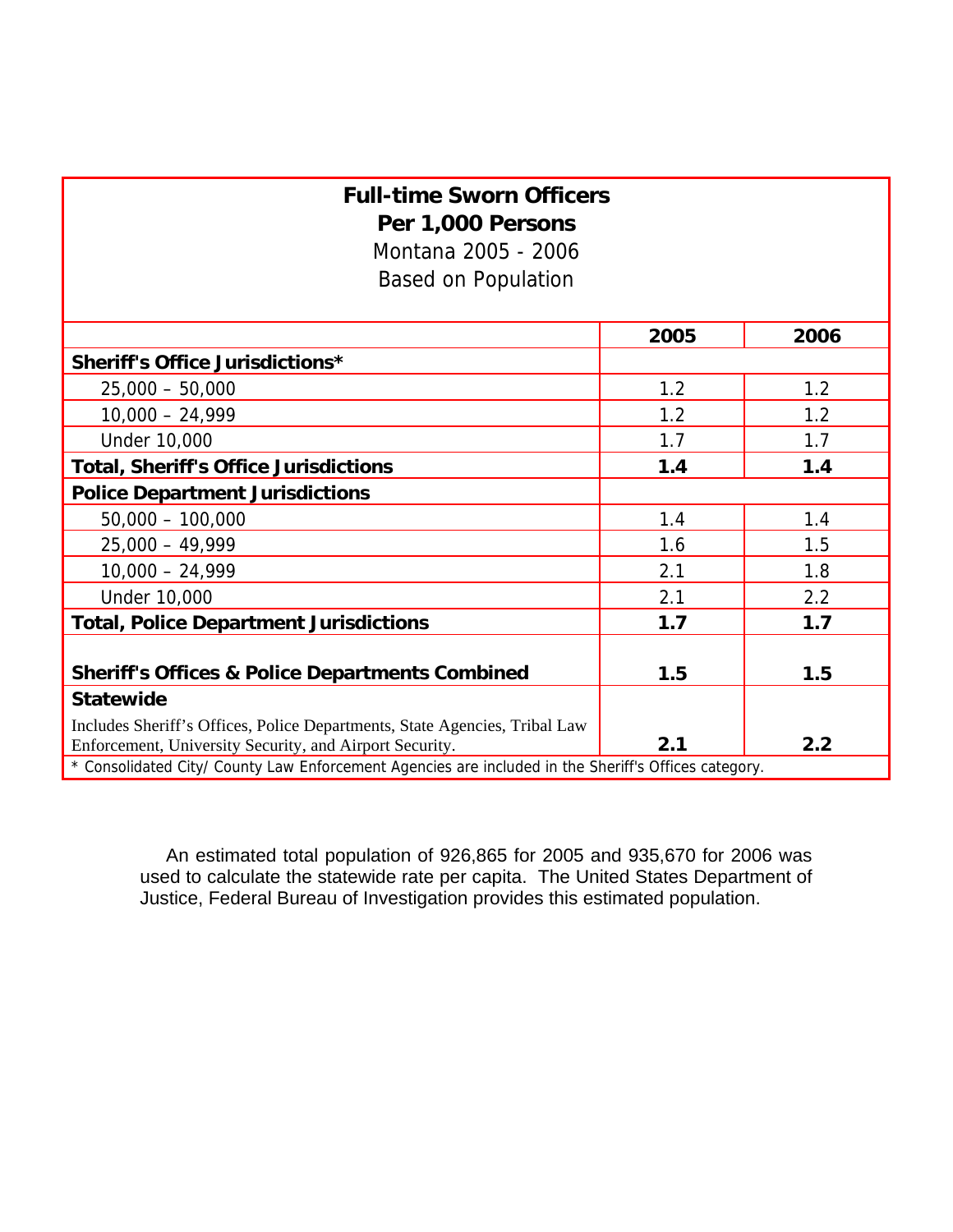

The following agencies employed School Resource Officers in 2005 and 2006:

Broadwater Sheriff's Office Silver Bow Law Enforcement Department Fergus Sheriff's Office Flathead Sheriff's Office Gallatin Sheriff's Office Lake Sheriff's Office Lewis and Clark Sheriff's Office Mineral Sheriff's Office Ravalli Sheriff's Office Sanders Sheriff's Office Wheatland Sheriff's Office Wibaux Sheriff's Office Yellowstone Sheriff's Office

Belgrade Police Department Billings Police Department Bozeman Police Department Columbia Falls Police Department Conrad Police Department Cut Bank Police Department Glendive Police Department Great Falls Police Department Helena Police Department Kalispell Police Department Laurel Police Department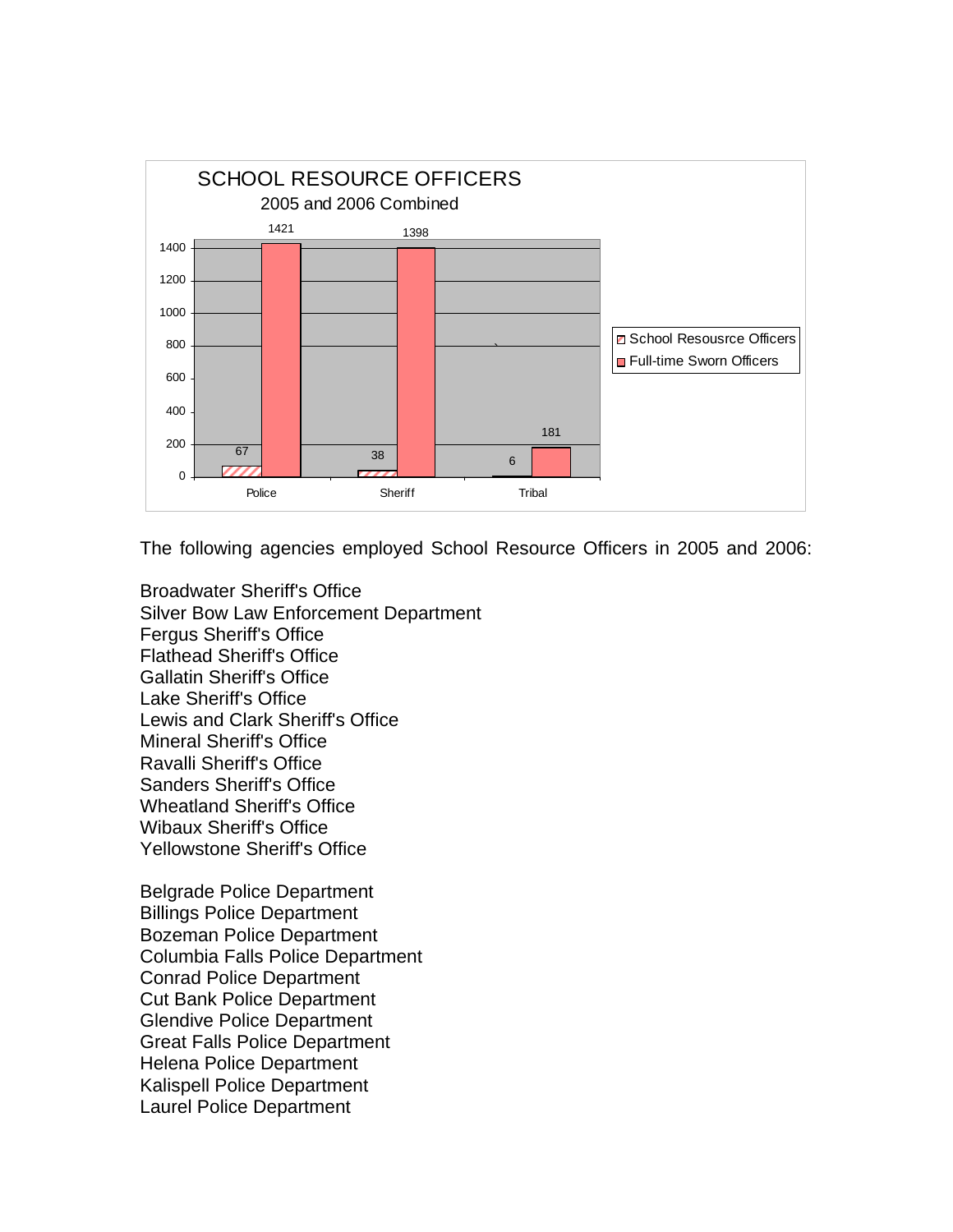Lewistown Police Department Livingston Police Department Manhattan Police Department Miles City Police Department Missoula Police Department West Yellowstone Police Department Whitefish Police Department Wolf Point Police Department

BIA / Crow Agency Flathead Tribal Police Fort Belknap Law Enforcement Services Fort Peck Tribes Department of Law & Justice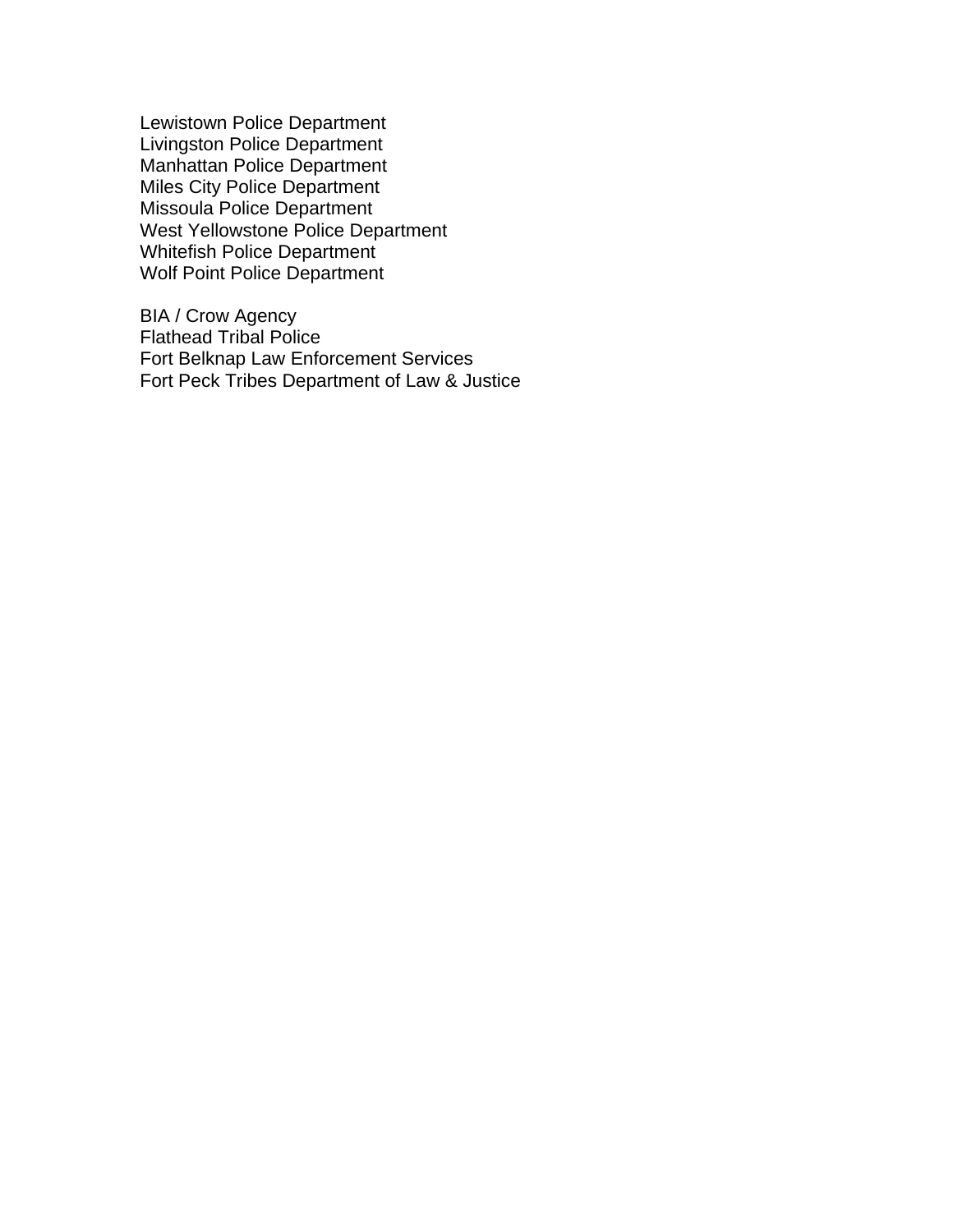| <b>State Agencies with Full-time Sworn Officers</b><br>Montana 2005 - 2006 |                                            |               |      |  |  |  |  |
|----------------------------------------------------------------------------|--------------------------------------------|---------------|------|--|--|--|--|
| <b>Number of Sworn</b><br><b>Officers</b>                                  |                                            |               |      |  |  |  |  |
| <b>State Agency</b>                                                        | <b>Chief Responsibility</b>                | 2005          | 2006 |  |  |  |  |
| <b>Division of Criminal Investigation</b>                                  | Criminal / Narcotic / Fraud Investigations | 39            | N/A  |  |  |  |  |
| <b>Gambling Control Division</b>                                           | Gambling                                   | 17            | 17   |  |  |  |  |
| <b>Highway Patrol Division</b>                                             | Traffic, DUI                               | 192           | 213  |  |  |  |  |
| <b>Motor Carrier Services</b>                                              | <b>Commercial Vehicle Enforcement</b>      | 84            | 90   |  |  |  |  |
| <b>Department of Corrections</b>                                           | <b>Montana State Prison</b>                | $\mathcal{P}$ | 3    |  |  |  |  |
| Fish, Wildlife and Parks                                                   | <b>Game Wardens</b>                        | 94            | 96   |  |  |  |  |
| Department of Livestock                                                    | <b>Brands Inspection</b>                   | 25            | 23   |  |  |  |  |
| Total                                                                      |                                            | 453           | 442  |  |  |  |  |

| <b>Tribal Agencies with Full-time Sworn Officers</b><br>Montana 2005 - 2006 |                                 |      |  |  |  |  |  |
|-----------------------------------------------------------------------------|---------------------------------|------|--|--|--|--|--|
|                                                                             | <b>Number of Sworn Officers</b> |      |  |  |  |  |  |
| <b>Tribal Agency</b>                                                        | 2005                            | 2006 |  |  |  |  |  |
| <b>Blackfeet Law Enforcement Agency</b>                                     | n/a                             | 12   |  |  |  |  |  |
| <b>BIA / Crow Agency</b>                                                    | 22                              | 29   |  |  |  |  |  |
| <b>Flathead Tribal Agency</b>                                               | 19                              | 32   |  |  |  |  |  |
| Fort Belknap Law Enforcement Services                                       | 12                              | 12   |  |  |  |  |  |
| Fort Peck Department of Law & Justice                                       | 29                              | n/a  |  |  |  |  |  |
| Northern Cheyenne Agency                                                    | n/a                             | n/a  |  |  |  |  |  |
| <b>Rocky Boy Agency</b>                                                     | n/a                             | 14   |  |  |  |  |  |
| <b>Total</b>                                                                | 82                              | 99   |  |  |  |  |  |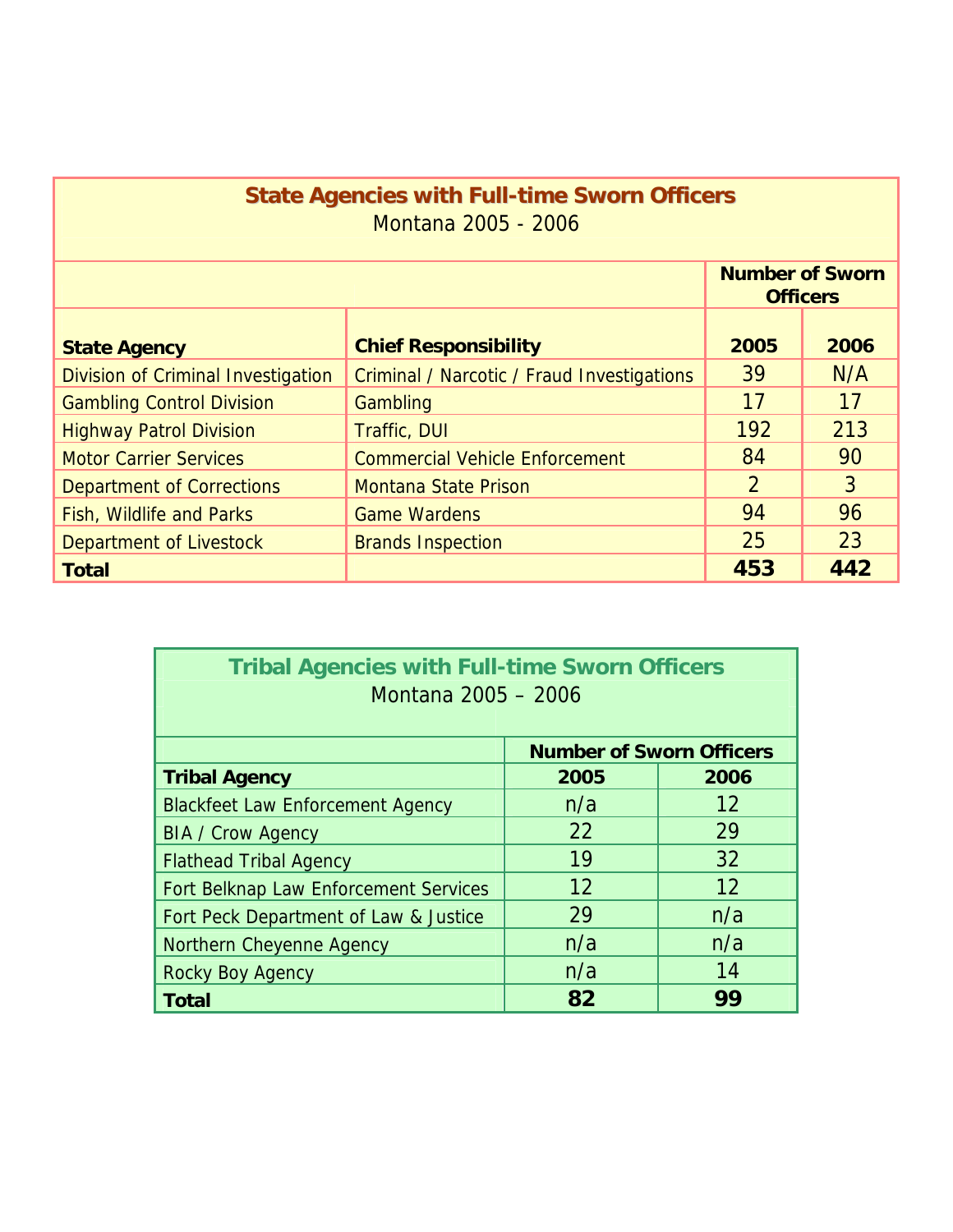| <b>Appendix 1. Montana Sheriff's Office Employees, 2005 - 2006</b> |                       |                |                             |                       |                  |                               |
|--------------------------------------------------------------------|-----------------------|----------------|-----------------------------|-----------------------|------------------|-------------------------------|
| 2005<br>2006                                                       |                       |                |                             |                       |                  |                               |
|                                                                    | Number of             | Number of      | Number of                   | Number of             | Number of        | Number of                     |
| Agency                                                             | Full-time             | Civilian       | <b>Sworn Officers</b>       | Full-time             | Civilian         | <b>Sworn Officers</b>         |
|                                                                    | <b>Sworn Officers</b> |                | Employees $ per 1,000 Pop.$ | <b>Sworn Officers</b> | <b>Employees</b> | per 1,000 Pop.                |
| Beaverhead S.O.                                                    | 7                     | $\theta$       | 1.42                        | 6                     | $\overline{2}$   | 1.23                          |
| Big Horn S.O.                                                      | 11                    | 16             | 0.84                        | 12                    | 15               | 0.91                          |
| Blaine S.O.                                                        | 10                    | 5              | 1.83                        | 10                    | 1                | 1.85                          |
| Broadwater S.O.                                                    | 8                     |                | 1.79                        | 13                    | 13               | 2.84                          |
| Carbon S.O.                                                        | 8                     | $\overline{7}$ | 1.40                        | 8                     | 4                | 1.41                          |
| Carter S.O.                                                        | 3                     | $\theta$       | 3.19                        | $\overline{3}$        | $\overline{0}$   | 2.24                          |
| Cascade S.O.                                                       | 31                    | 17             | 1.31                        | 34                    | 12               | 1.44                          |
| Chouteau S.O.                                                      | 9                     | $\overline{7}$ | 2.19                        | 9                     | 9                | 2.19                          |
| Custer S.O.                                                        | 6                     | 8              | 1.90                        | 6                     | $\mathbf{1}$     | 1.89                          |
| Daniels S.O.                                                       | 3                     | 9              | 1.53                        | 3                     | $\overline{2}$   | 1.61                          |
| Dawson S.O.                                                        | 5                     | 47             | 1.22                        | 6                     | 53               | 1.49                          |
| Deer Lodge L.E.A.                                                  | 15                    | 7              | 1.66                        | 16                    | $\mathbf{1}$     | 1.74                          |
| Fallon S.O.                                                        | $\overline{2}$        | $\overline{2}$ | 1.79                        | 3                     | $\Omega$         | 2.68                          |
| Fergus S.O.                                                        | 8                     | 12             | 1.37                        | 9                     | 14               | 1.64                          |
| Flathead S.O.                                                      | 50                    | 62             | 0.93                        | 49                    | 63               | 0.91                          |
| Gallatin S.O.                                                      | 45                    | 37             | 1.43                        | 45                    | $\overline{7}$   | 1.41                          |
| Garfield S.O.                                                      | 3                     | $\mathbf{1}$   | 2.41                        | 3                     |                  | 2.44                          |
|                                                                    |                       |                |                             |                       |                  | <b>Continued on Next Page</b> |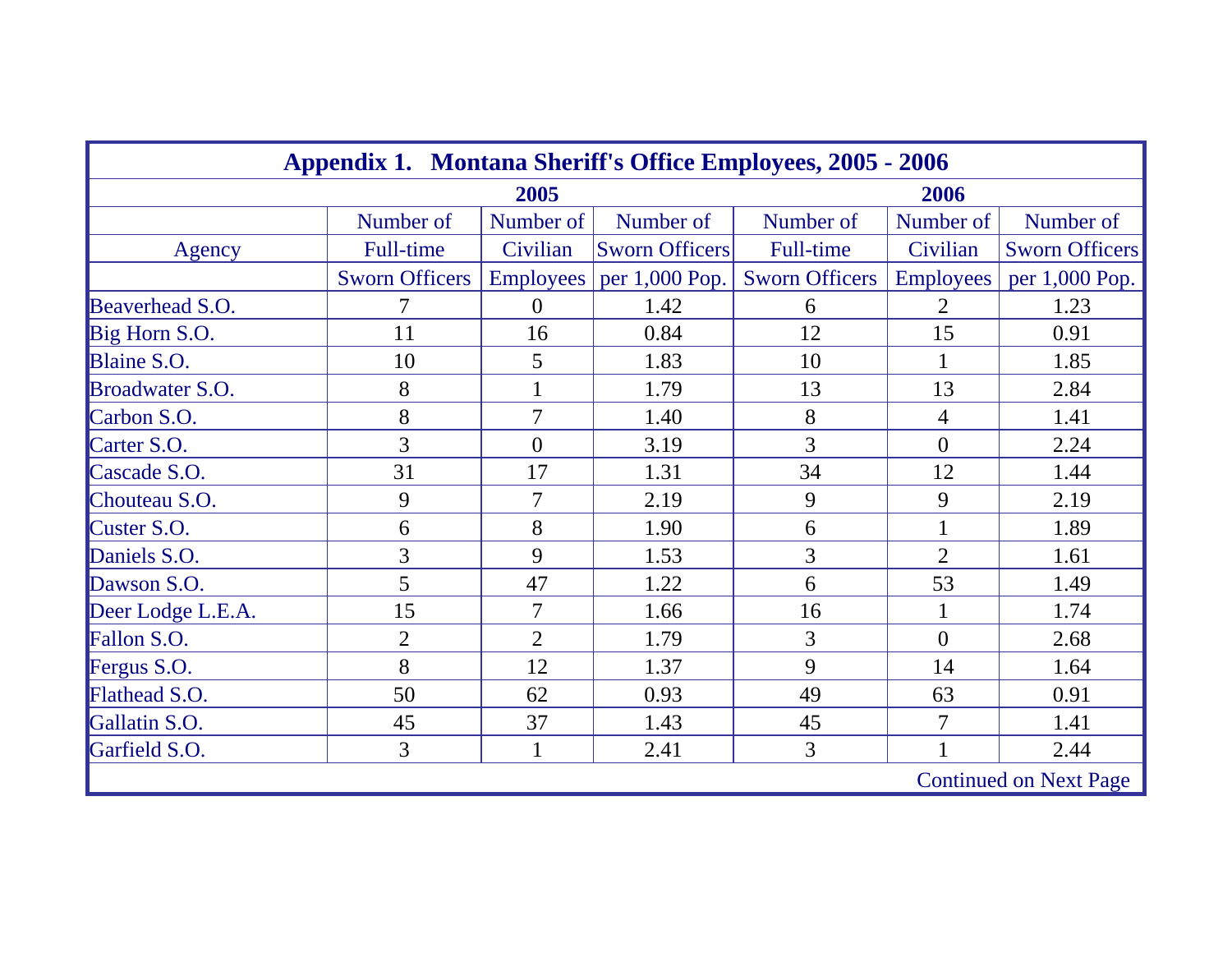| <b>Appendix 1. Montana Sheriff's Office Employees, 2005 - 2006</b> |                       |                  |                       |                       |                  |                               |  |
|--------------------------------------------------------------------|-----------------------|------------------|-----------------------|-----------------------|------------------|-------------------------------|--|
| 2005<br>2006                                                       |                       |                  |                       |                       |                  |                               |  |
|                                                                    | Number of             | Number of        | Number of             | Number of             | Number of        | Number of                     |  |
| Agency                                                             | Full-time             | Civilian         | <b>Sworn Officers</b> | Full-time             | Civilian         | <b>Sworn Officers</b>         |  |
|                                                                    | <b>Sworn Officers</b> | <b>Employees</b> | per 1,000 Pop.        | <b>Sworn Officers</b> | <b>Employees</b> | per 1,000 Pop.                |  |
| Glacier S.O.                                                       | 12                    | 7                | 1.17                  | 12                    | 4                | 1.15                          |  |
| Golden Valley S.O.                                                 | $\overline{2}$        | $\overline{0}$   | 1.89                  | $\overline{2}$        | $\overline{0}$   | 1.77                          |  |
| Granite S.O.                                                       | 5                     | 5                | 1.71                  | 5                     | $\overline{4}$   | 1.74                          |  |
| Hill S.O.                                                          | 12                    | 16               | 1.72                  | 13                    | $\overline{2}$   | 1.86                          |  |
| Jefferson S.O.                                                     | 10                    | 10               | 1.23                  | 11                    | 10               | 1.31                          |  |
| Judith Basin S.O.                                                  | 4                     |                  | 1.81                  | 5                     | $\overline{0}$   | 2.26                          |  |
| Lake S.O.                                                          | 21                    | 29               | 1.04                  | 21                    | 30               | 1.02                          |  |
| Lewis & Clark S.O.                                                 | 40                    | 31               | 1.38                  | 40                    | 28               | 1.37                          |  |
| Liberty S.O.                                                       | $\overline{4}$        | $\overline{4}$   | 1.93                  | $\overline{4}$        | 6                | 1.96                          |  |
| Lincoln S.O.                                                       | 19                    | 9                | 1.32                  | 19                    | $\overline{4}$   | 1.30                          |  |
| Madison S.O.                                                       | 8                     | 5                | 1.30                  | 9                     | 6                | 1.45                          |  |
| McCone S.O.                                                        | 4                     | $\overline{7}$   | 2.18                  | $\overline{4}$        | $\overline{0}$   | 2.23                          |  |
| Meagher S.O.                                                       | 4                     | 8                | 2.01                  | $\overline{4}$        | $\overline{0}$   | 2.00                          |  |
| Mineral S.O.                                                       | 7                     | 6                | 1.78                  | 8                     | 12               | 2.04                          |  |
| Missoula S.O.                                                      | 49                    | 121              | 1.28                  | 49                    | 113              | 1.30                          |  |
| Musselshell S.O.                                                   | $\overline{7}$        | $\overline{0}$   | 1.55                  | 6                     |                  | 1.32                          |  |
| Park S.O.                                                          | 13                    | 9                | 1.47                  | 13                    | $\overline{2}$   | 1.48                          |  |
|                                                                    |                       |                  |                       |                       |                  | <b>Continued on Next Page</b> |  |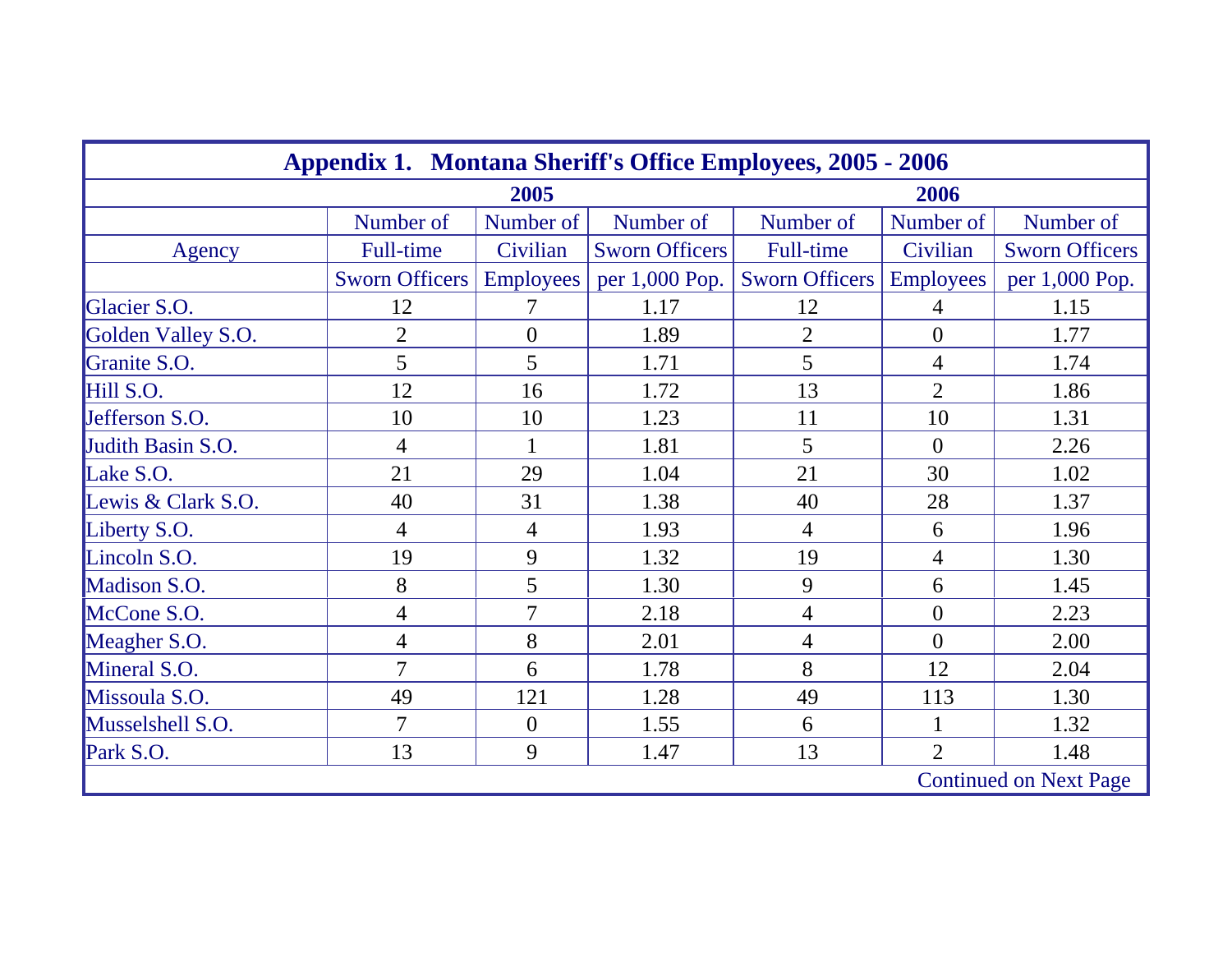| <b>Appendix 1. Montana Sheriff's Office Employees, 2005 - 2006</b> |                |                |                       |                |                  |                       |  |
|--------------------------------------------------------------------|----------------|----------------|-----------------------|----------------|------------------|-----------------------|--|
| 2005<br>2006                                                       |                |                |                       |                |                  |                       |  |
|                                                                    | Number of      | Number of      | Number of             | Number of      | Number of        | Number of             |  |
| Agency                                                             | Full-time      | Civilian       | <b>Sworn Officers</b> | Full-time      | Civilian         | <b>Sworn Officers</b> |  |
|                                                                    | Sworn Officers | Employees      | per 1,000 Pop.        | Sworn Officers | <b>Employees</b> | per 1,000 Pop.        |  |
| Petroleum S.O.                                                     |                | $\overline{0}$ | 2.02                  |                | $\overline{0}$   | 2.01                  |  |
| Phillips S.O.                                                      | 6              | 7              | 1.39                  | 6              | $\overline{4}$   | 1.41                  |  |
| Pondera S.O.                                                       | 9              | 7              | 2.54                  | 8              | $\overline{7}$   | 2.26                  |  |
| Powder River S.O.                                                  | 3              | 7              | 1.62                  | 3              | 5                | 1.66                  |  |
| Powell S.O.                                                        | 9              | 7              | 1.27                  | 10             | 6                | 1.44                  |  |
| Prairie S.O.                                                       | 3              |                | 2.57                  | 3              | $\overline{0}$   | 2.59                  |  |
| Ravalli S.O.                                                       | 29             | 30             | 0.92                  | 28             | 32               | 0.88                  |  |
| Richland S.O.                                                      | $\overline{7}$ | 6              | 1.74                  | $\overline{7}$ | 6                | 1.75                  |  |
| Roosevelt S.O.                                                     | 11             | 18             | 1.63                  | 13             | 11               | 1.88                  |  |
| Rosebud S.O.                                                       | 14             | 13             | 1.98                  | 10             | $\overline{2}$   | 1.43                  |  |
| Sanders S.O.                                                       | 10             | 7              | 1.33                  | 11             | $\overline{0}$   | 1.40                  |  |
| Sheridan S.O.                                                      | 5              | $\overline{2}$ | 2.73                  | $\overline{4}$ | 3                | 2.21                  |  |
| Silver Bow L.E.A.                                                  | 36             | 50             | 1.07                  | 42             | 53               | 1.26                  |  |
| Stillwater S.O.                                                    | $\overline{7}$ | 7              | 1.06                  | 5              | $\overline{2}$   | 0.76                  |  |
| <b>Sweet Grass S.O.</b>                                            | 5              | 5              | 1.37                  | 6              | $\overline{0}$   | 1.61                  |  |
| Teton S.O.                                                         | 9              | 5              | 1.40                  | 9              | $\overline{0}$   | 1.42                  |  |
| Toole L.E.A.                                                       | 12             | $\overline{7}$ | 2.23                  | 11             | 8                | 2.14                  |  |
| <b>Continued on Next Page</b>                                      |                |                |                       |                |                  |                       |  |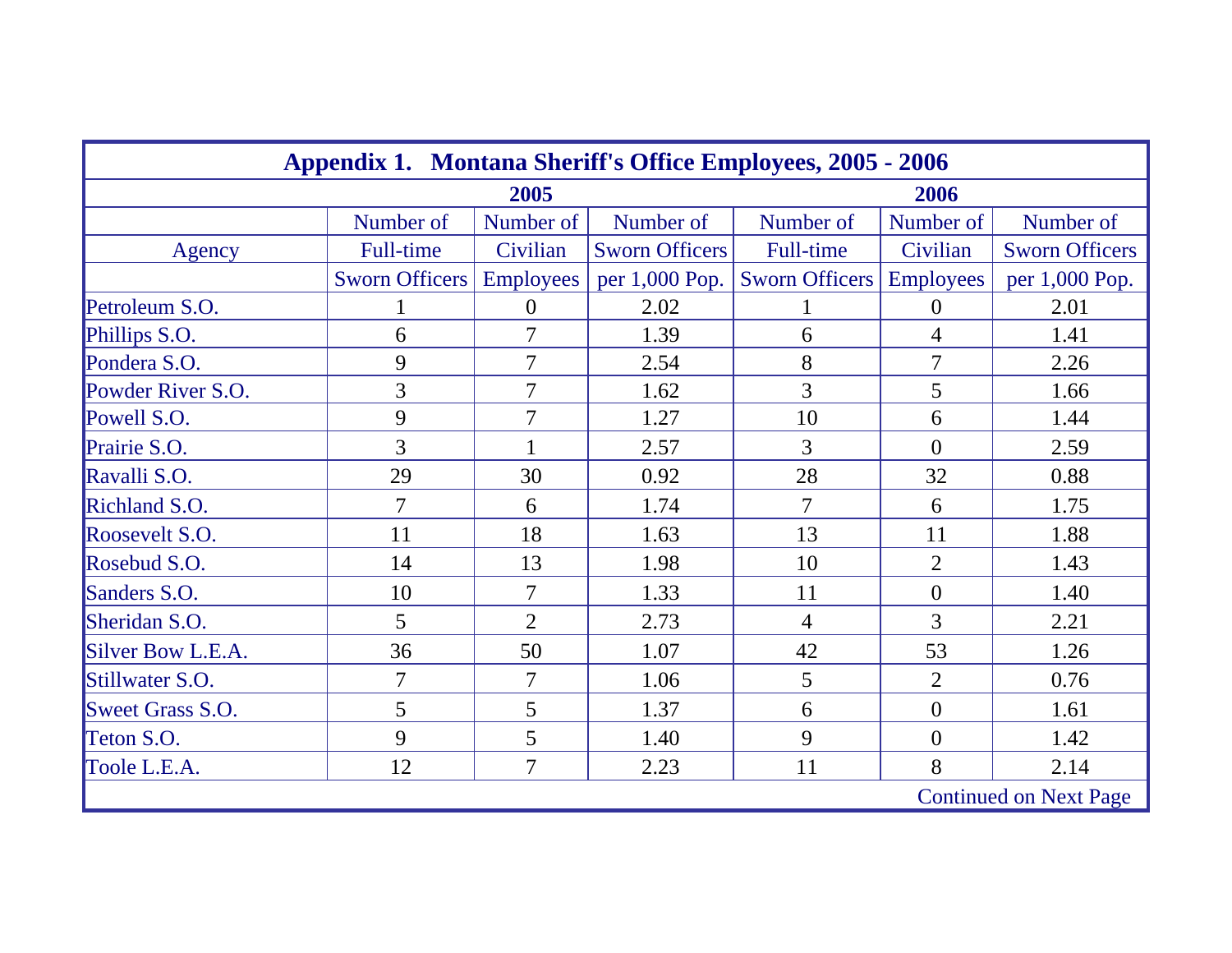| <b>Appendix 1. Montana Sheriff's Office Employees, 2005 - 2006</b> |                       |                  |                       |                       |                  |                       |  |
|--------------------------------------------------------------------|-----------------------|------------------|-----------------------|-----------------------|------------------|-----------------------|--|
|                                                                    |                       | 2005             |                       |                       | 2006             |                       |  |
|                                                                    | Number of             | Number of        | Number of             | Number of             | Number of        | Number of             |  |
| Agency                                                             | <b>Full-time</b>      | Civilian         | <b>Sworn Officers</b> | Full-time             | Civilian         | <b>Sworn Officers</b> |  |
|                                                                    | <b>Sworn Officers</b> | <b>Employees</b> | per $1,000$ Pop.      | <b>Sworn Officers</b> | <b>Employees</b> | per 1,000 Pop.        |  |
| Treasure S.O.                                                      |                       |                  | 2.70                  |                       |                  | 2.66                  |  |
| Valley S.O.                                                        |                       |                  | 1.73                  |                       | $\theta$         | 1.75                  |  |
| <b>Wheatland S.O.</b>                                              |                       |                  | 2.35                  |                       |                  | 2.39                  |  |
| Wibaux S.O.                                                        | 3                     |                  | 3.04                  | 3                     |                  | 3.06                  |  |
| <b>Yellowstone S.O.</b>                                            | 53                    | 145              | 1.66                  | 53                    | 105              | 1.67                  |  |
| <b>SHERIFF'S OFFICE</b>                                            |                       |                  |                       |                       |                  |                       |  |
| <b>TOTALS</b>                                                      | 691                   | 838              | 1.36                  | 707                   | 671              | 1.39                  |  |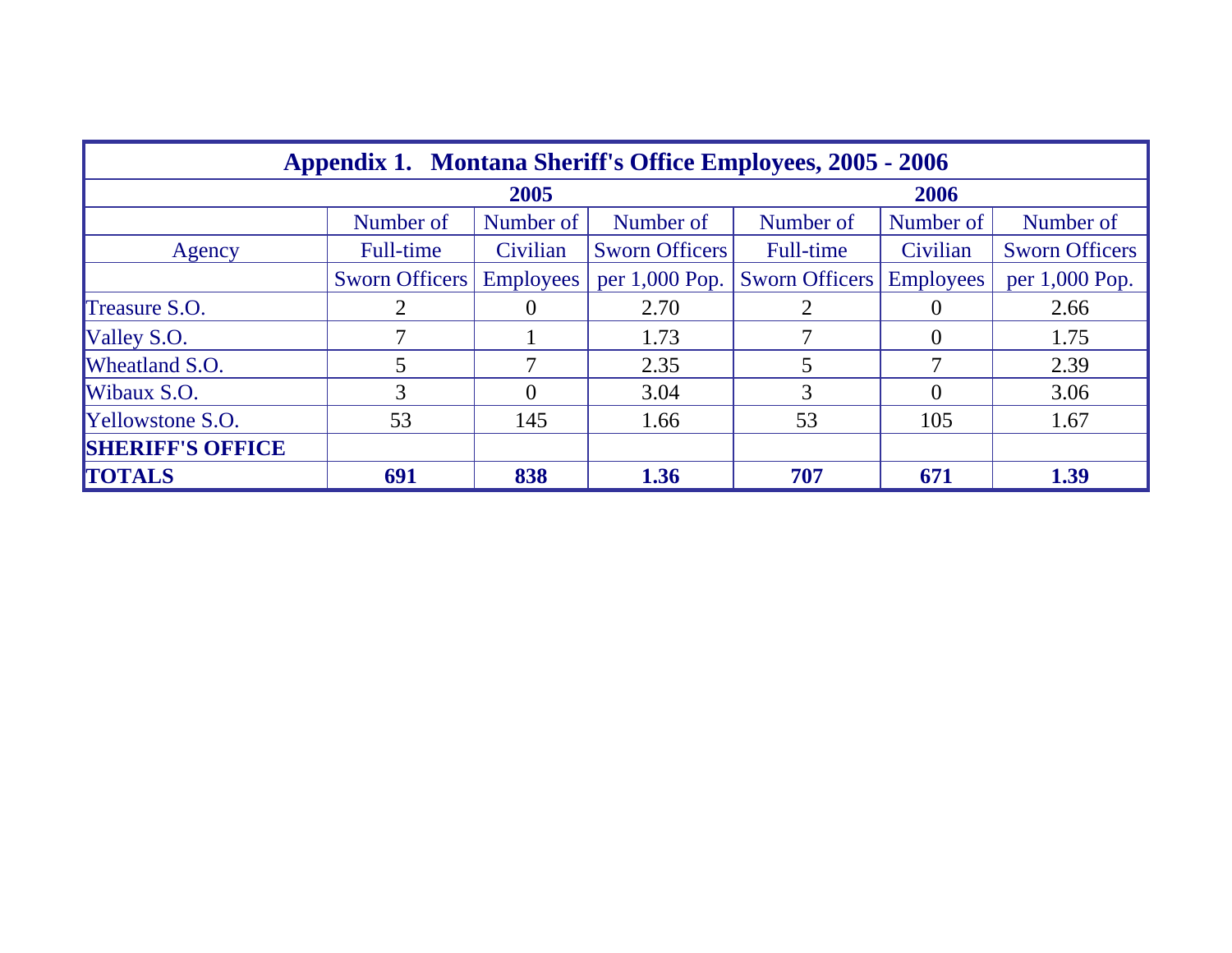| <b>Appendix 2. Montana Police Department Employees, 2005 - 2006</b> |                               |                  |                       |                       |                  |                       |  |  |
|---------------------------------------------------------------------|-------------------------------|------------------|-----------------------|-----------------------|------------------|-----------------------|--|--|
| 2005<br>2006                                                        |                               |                  |                       |                       |                  |                       |  |  |
|                                                                     | Number of                     | Number of        | Number of             | Number of             | Number of        | Number of             |  |  |
| Agency                                                              | <b>Full-time</b>              | Civilian         | <b>Sworn Officers</b> | <b>Full-time</b>      | Civilian         | <b>Sworn Officers</b> |  |  |
|                                                                     | <b>Sworn Officers</b>         | <b>Employees</b> | per 1,000 Pop.        | <b>Sworn Officers</b> | <b>Employees</b> | per 1,000 Pop.        |  |  |
| Baker P.D.                                                          | 3                             | $\overline{0}$   | 1.80                  | 3                     | $\overline{0}$   | 1.79                  |  |  |
| Belgrade P.D.                                                       | 11                            | 3                | 1.60                  | 11                    | 3                | 1.55                  |  |  |
| Billings P.D.                                                       | 132                           | 33               | 1.37                  | 132                   | 33               | 1.35                  |  |  |
| Boulder P.D.                                                        | $\overline{2}$                | $\overline{0}$   | 1.45                  | $\overline{2}$        | $\overline{0}$   | 1.42                  |  |  |
| Bozeman P.D.                                                        | 43                            | 5                | 1.38                  | 43                    | 5                | 1.31                  |  |  |
| Bridger P.D.                                                        | $\overline{0}$                | $\overline{0}$   | 0.00                  | $\overline{0}$        | $\overline{0}$   | 0.00                  |  |  |
| <b>Brockton P.D.</b>                                                | $\overline{0}$                | $\overline{0}$   | 0.00                  | $\overline{0}$        | $\theta$         | 0.00                  |  |  |
| Chinook P.D.                                                        | $\overline{4}$                | $\overline{0}$   | 2.99                  | $\overline{4}$        | $\boldsymbol{0}$ | 3.01                  |  |  |
| Colstrip P.D.                                                       |                               |                  |                       | 6                     | $\overline{7}$   | 2.52                  |  |  |
| Columbia Falls P.D.                                                 | 9                             | 6                | 2.25                  | 9                     | 6                | 2.13                  |  |  |
| Columbus P.D.                                                       | $\overline{4}$                |                  | 2.10                  | $\overline{4}$        | $\mathbf{1}$     | 2.11                  |  |  |
| Conrad P.D.                                                         | 5                             | $\overline{0}$   | 1.86                  | 5                     | $\overline{0}$   | 1.88                  |  |  |
| Cut Bank P.D.                                                       | 5                             | $\overline{2}$   | 1.60                  | 5                     | $\overline{2}$   | 1.57                  |  |  |
| Darby P.D.                                                          | $\overline{2}$                | $\overline{0}$   | 2.40                  | $\overline{2}$        | $\overline{0}$   | 2.40                  |  |  |
| Dillon P.D.                                                         | 8                             |                  | 1.96                  | 8                     |                  | 1.98                  |  |  |
| East Helena P.D.                                                    | $\overline{4}$                | $\overline{0}$   | 2.35                  | $\overline{4}$        | $\overline{0}$   | 2.21                  |  |  |
| Ekalaka P.D.                                                        |                               | $\overline{0}$   | 2.47                  |                       |                  |                       |  |  |
|                                                                     | <b>Continued on Next Page</b> |                  |                       |                       |                  |                       |  |  |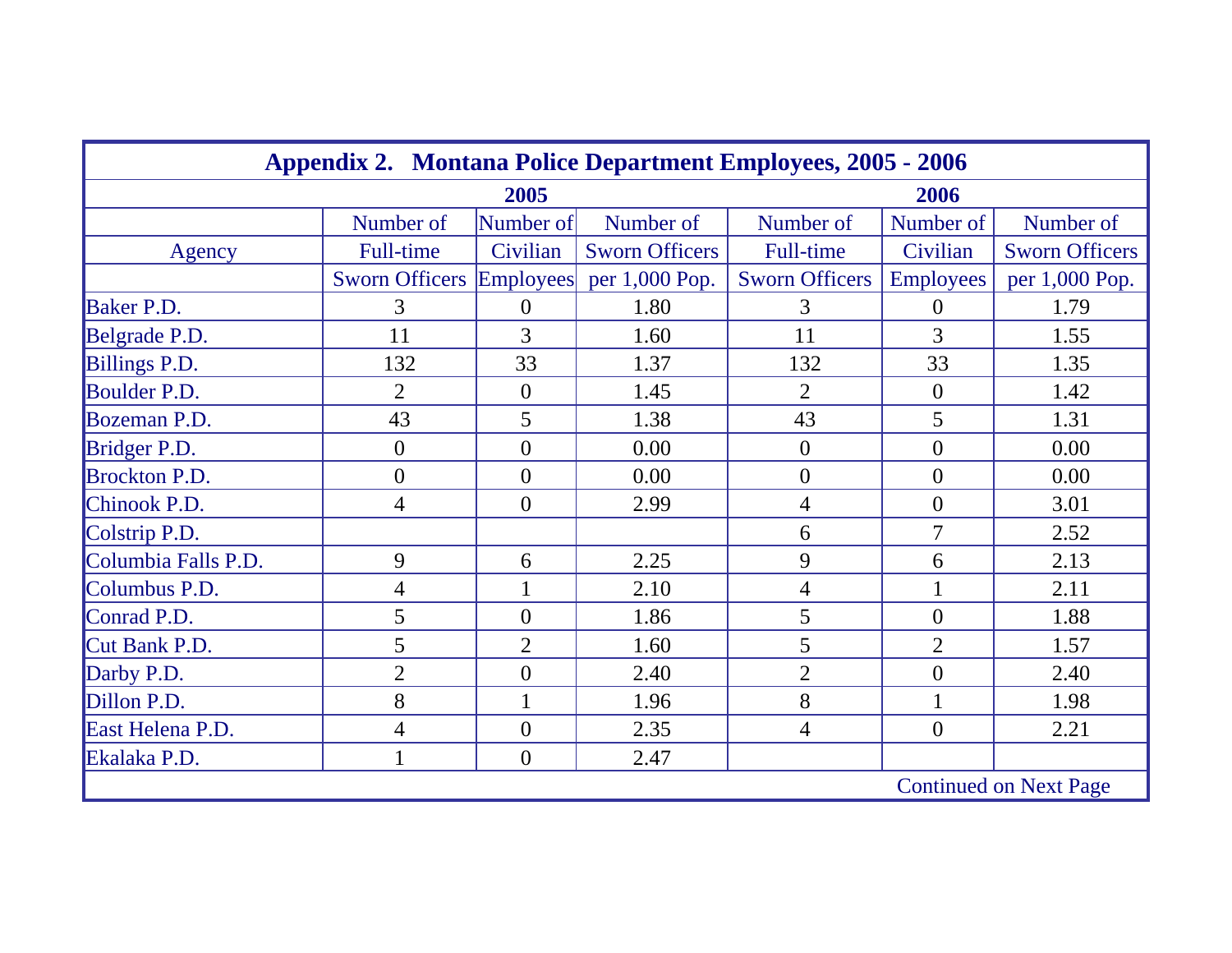| <b>Appendix 2. Montana Police Department Employees, 2005 - 2006</b> |                       |                |                             |                       |                  |                       |  |  |
|---------------------------------------------------------------------|-----------------------|----------------|-----------------------------|-----------------------|------------------|-----------------------|--|--|
| 2005<br>2006                                                        |                       |                |                             |                       |                  |                       |  |  |
|                                                                     | Number of             | Number of      | Number of                   | Number of             | Number of        | Number of             |  |  |
| Agency                                                              | <b>Full-time</b>      | Civilian       | <b>Sworn Officers</b>       | Full-time             | Civilian         | <b>Sworn Officers</b> |  |  |
|                                                                     | <b>Sworn Officers</b> |                | Employees $ per 1,000 Pop.$ | <b>Sworn Officers</b> | <b>Employees</b> | per 1,000 Pop.        |  |  |
| Ennis P.D.                                                          |                       | $\overline{0}$ | 1.12                        |                       | $\theta$         | 1.08                  |  |  |
| Eureka P.D.                                                         | $\overline{3}$        | $\overline{0}$ | 2.94                        | 3                     | $\overline{0}$   | 2.90                  |  |  |
| Fairview P.D.                                                       | $\overline{4}$        | $\overline{0}$ | 6.01                        | $\overline{4}$        | $\overline{0}$   | 6.01                  |  |  |
| Fort Benton P.D.                                                    | $\overline{3}$        |                | 1.98                        | 3                     |                  | 1.97                  |  |  |
| Fort Peck P.D.                                                      | $\boldsymbol{0}$      | $\overline{0}$ | 0.00                        | $\boldsymbol{0}$      | $\boldsymbol{0}$ | 0.00                  |  |  |
| Fromberg P.D.                                                       | $\overline{0}$        | $\overline{0}$ | 0.00                        | $\overline{0}$        | $\overline{0}$   | 0.00                  |  |  |
| Glasgow P.D.                                                        | $\overline{7}$        |                | 2.22                        | 7                     | $\mathbf{1}$     | 2.25                  |  |  |
| Glendive P.D.                                                       | 9                     | 6              | 1.89                        | 9                     | 6                | 1.91                  |  |  |
| <b>Great Falls P.D.</b>                                             | 80                    | 36             | 1.41                        | 80                    | 36               | 1.40                  |  |  |
| Hamilton P.D.                                                       | 14                    | $\overline{2}$ | 3.33                        | 14                    | $\overline{2}$   | 3.19                  |  |  |
| Havre P.D.                                                          | 19                    | 8              | 1.99                        | 19                    | 8                | 1.99                  |  |  |
| Helena P.D.                                                         | 50                    | 21             | 1.85                        | 50                    | 21               | 1.82                  |  |  |
| Hot Springs P.D.                                                    |                       | $\overline{0}$ | 1.87                        |                       | $\overline{0}$   | 1.77                  |  |  |
| Joliet P.D.                                                         | $\overline{2}$        | $\theta$       | 3.38                        | $\overline{2}$        | $\overline{0}$   | 3.40                  |  |  |
| Kalispell P.D.                                                      | 32                    | 3              | 1.93                        | 32                    | $\overline{3}$   | 1.82                  |  |  |
| Laurel P.D.                                                         | 12                    | $\overline{7}$ | 1.89                        | 12                    | $\overline{7}$   | 1.88                  |  |  |
| Lewistown P.D.                                                      | 14                    | 6              | 2.34                        | 14                    | 6                | 2.27                  |  |  |
| <b>Continued on Next Page</b>                                       |                       |                |                             |                       |                  |                       |  |  |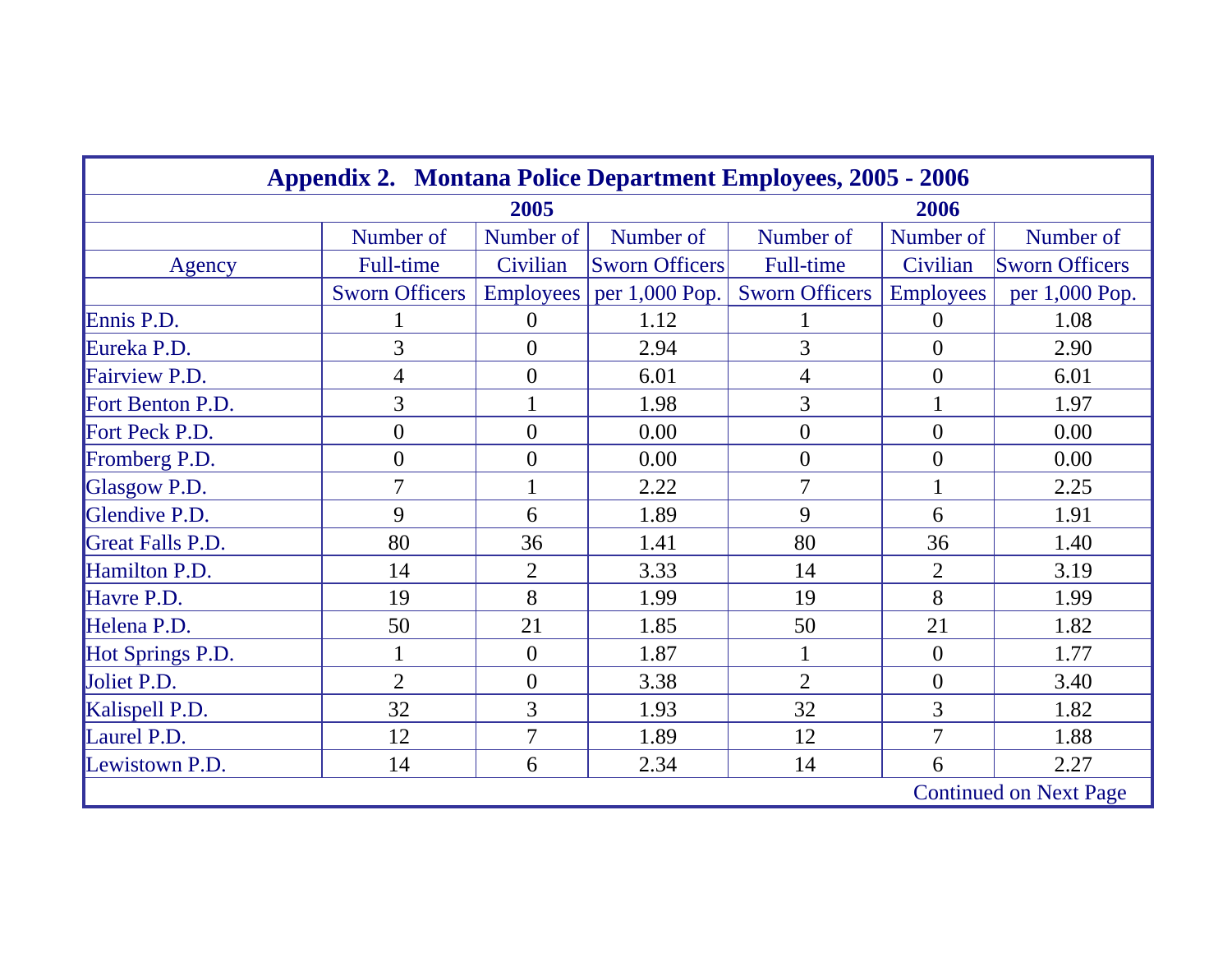| <b>Appendix 2. Montana Police Department Employees, 2005 - 2006</b> |                          |                |                       |                          |                  |                       |  |
|---------------------------------------------------------------------|--------------------------|----------------|-----------------------|--------------------------|------------------|-----------------------|--|
| 2005                                                                |                          |                |                       | 2006                     |                  |                       |  |
|                                                                     | Number of                | Number of      | Number of             | Number of                | Number of        | Number of             |  |
| Agency                                                              | <b>Full-time</b>         | Civilian       | <b>Sworn Officers</b> | Full-time                | Civilian         | <b>Sworn Officers</b> |  |
|                                                                     | <b>Sworn Officers</b>    | Employees      | per 1,000 Pop.        | <b>Sworn Officers</b>    | <b>Employees</b> | per 1,000 Pop.        |  |
| Libby P.D.                                                          | 6                        | 0              | 2.28                  | 6                        | 0                | 2.24                  |  |
| Livingston P.D.                                                     | 13                       |                | 1.82                  | 13                       |                  | 1.82                  |  |
| Manhattan P.D.                                                      | 3                        | $\overline{0}$ | 2.05                  | 3                        | $\boldsymbol{0}$ | 2.00                  |  |
| Miles City P.D.                                                     | 15                       |                | 1.80                  | 15                       |                  | 1.79                  |  |
| Missoula P.D.                                                       | 103                      | 19             | 1.68                  | 103                      | 19               | 1.65                  |  |
| Pinesdale P.D.                                                      | 3                        | $\overline{0}$ | 3.61                  | 3                        | $\overline{0}$   | 3.58                  |  |
| Plains P.D.                                                         | 3                        | $\overline{0}$ | 2.54                  | 3                        | $\overline{0}$   | 2.40                  |  |
| Plentywood P.D.                                                     | $\overline{3}$           |                | 1.60                  | 3                        |                  | 1.63                  |  |
| Polson P.D.                                                         | 10                       |                | 2.20                  | 10                       |                  | 2.12                  |  |
| Poplar P.D.                                                         | 3                        | $\overline{0}$ | 3.30                  | 3                        | $\overline{0}$   | 3.25                  |  |
| Red Lodge P.D.                                                      | $\overline{7}$           | $\overline{0}$ | 3.05                  | $\overline{7}$           | $\boldsymbol{0}$ | 2.98                  |  |
| Ronan P.D.                                                          | $\overline{\mathcal{A}}$ |                | 2.08                  | $\overline{\mathcal{A}}$ |                  | 2.03                  |  |
| Sidney P.D.                                                         | 9                        |                | 1.97                  | 9                        |                  | 1.99                  |  |
| Stevensville P.D.                                                   |                          | $\overline{0}$ | 0.55                  | $\mathbf{1}$             | $\overline{0}$   | 0.54                  |  |
| St. Ignatius P.D.                                                   | $\overline{2}$           | $\overline{0}$ | 2.49                  | $\overline{2}$           | $\boldsymbol{0}$ | 2.44                  |  |
| Thompson Falls P.D.                                                 | $\overline{4}$           | $\overline{0}$ | 2.99                  | $\overline{4}$           | $\overline{0}$   | 2.87                  |  |
| Three Forks P.D.                                                    | 3                        | $\overline{0}$ | 1.63                  | 3                        | $\overline{0}$   | 1.59                  |  |
| <b>Continued on Next Page</b>                                       |                          |                |                       |                          |                  |                       |  |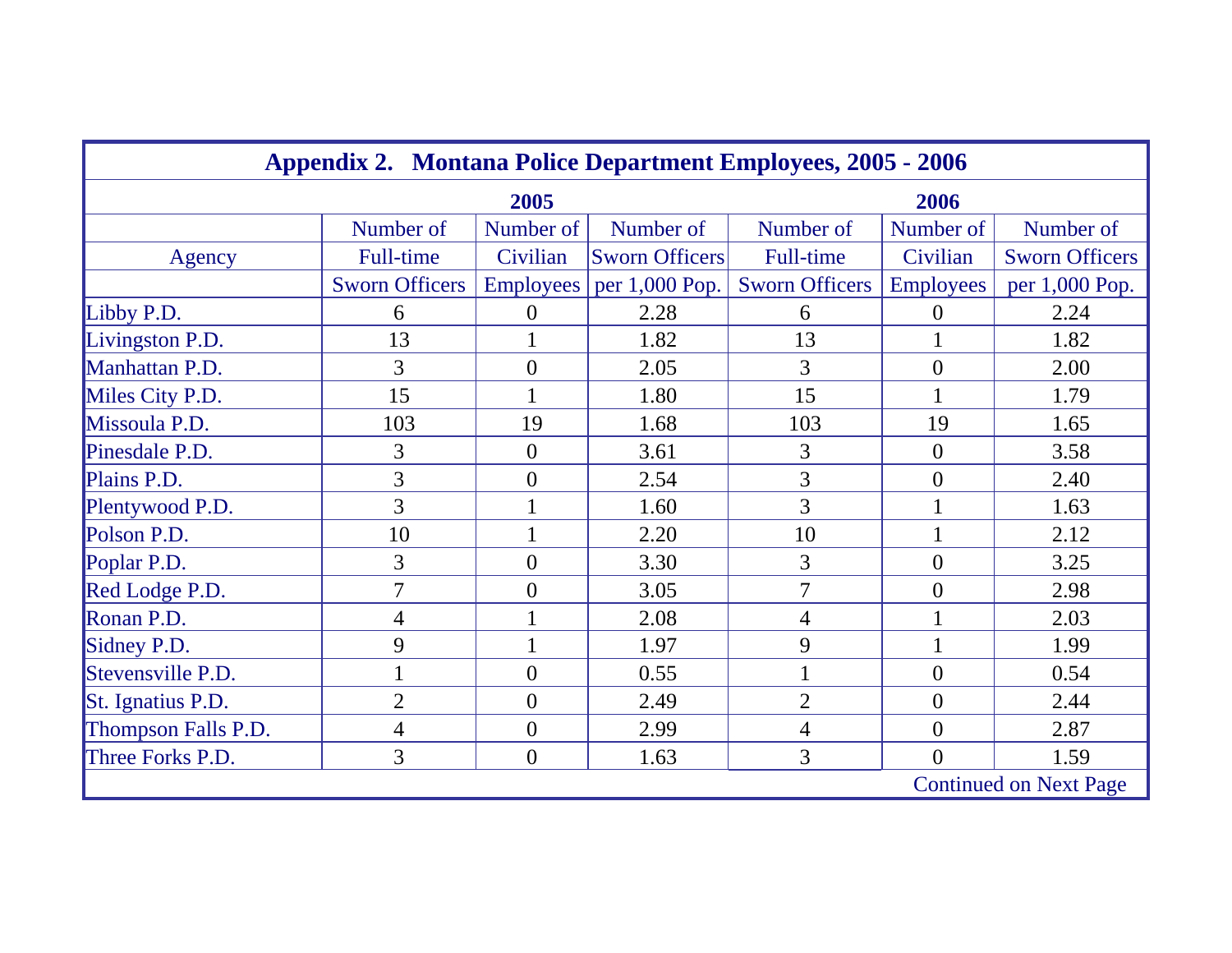| <b>Appendix 2. Montana Police Department Employees, 2005 - 2006</b> |                       |           |                       |                       |                  |                       |  |
|---------------------------------------------------------------------|-----------------------|-----------|-----------------------|-----------------------|------------------|-----------------------|--|
| 2005                                                                |                       |           |                       | 2006                  |                  |                       |  |
|                                                                     | Number of             | Number of | Number of             | Number of             | Number of        | Number of             |  |
| Agency                                                              | Full-time             | Civilian  | <b>Sworn Officers</b> | <b>Full-time</b>      | Civilian         | <b>Sworn Officers</b> |  |
|                                                                     | <b>Sworn Officers</b> | Employees | per $1,000$ Pop.      | <b>Sworn Officers</b> | <b>Employees</b> | per 1,000 Pop.        |  |
| Troy P.D.                                                           | 3                     |           | 3.08                  |                       |                  | 3.05                  |  |
| <b>West Yellowstone P.D.</b>                                        |                       | 4         | 4.08                  |                       | 4                | 4.01                  |  |
| <b>Whitefish P.D.</b>                                               | 22                    | 8         | 3.77                  | 22                    | 8                | 3.54                  |  |
| <b>Whitehall P.D.</b>                                               | 3                     | 3         | 2.70                  | 3                     | 3                | 2.62                  |  |
| <b>Wolf Point P.D.</b>                                              | 8                     | 3         | 3.02                  | 8                     | 3                | 2.97                  |  |
| <b>POLICE</b>                                                       |                       |           |                       |                       |                  |                       |  |
| <b>DEPT. TOTALS</b>                                                 | 699                   | 195       | 1.67                  | 772                   | 192              | 1.70                  |  |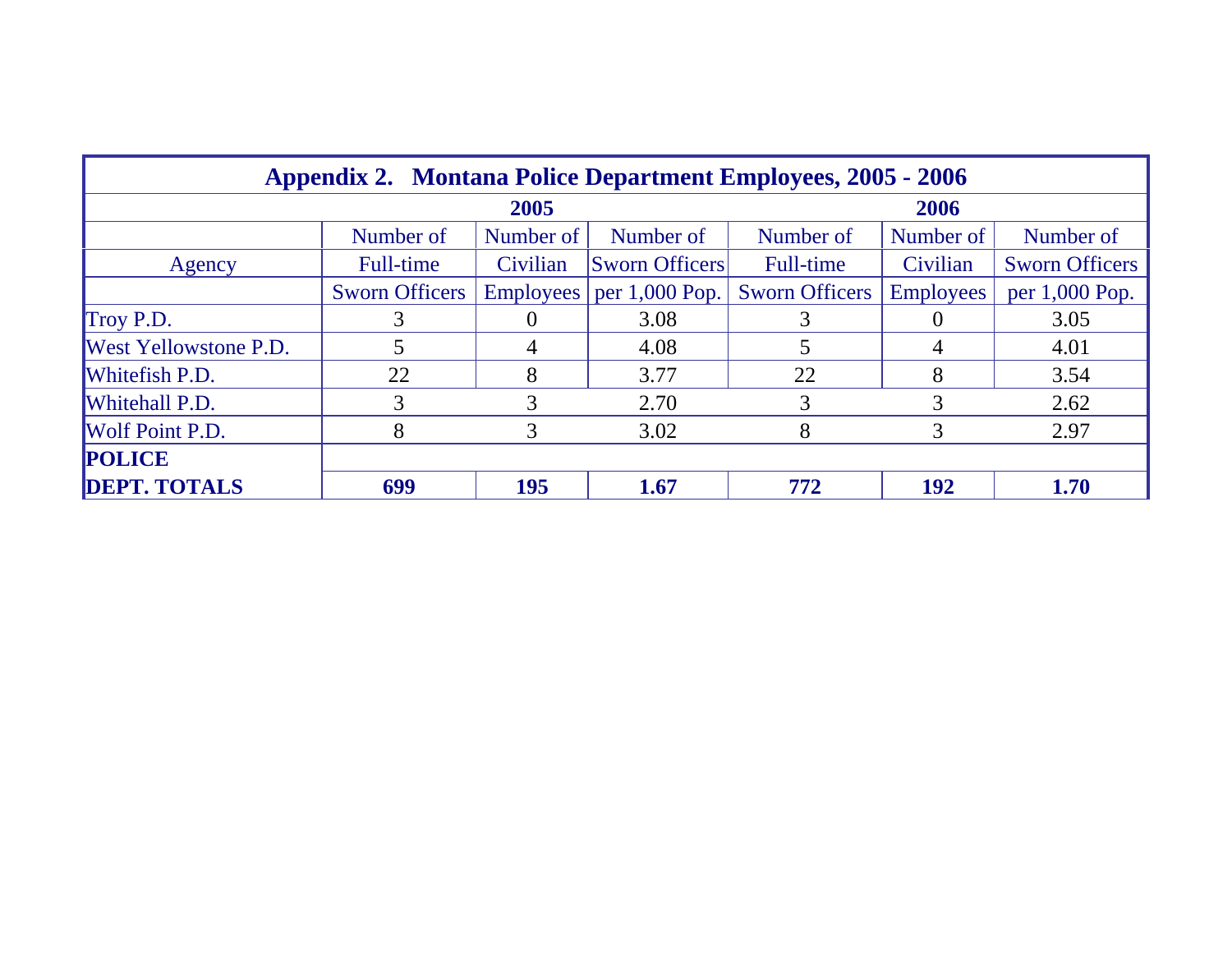| <b>Appendix 3. Total Montana Law Enforcement Employees Per County, 2005 - 2006</b> |                       |                  |                       |                       |                  |                       |  |
|------------------------------------------------------------------------------------|-----------------------|------------------|-----------------------|-----------------------|------------------|-----------------------|--|
|                                                                                    |                       | 2005             |                       | 2006                  |                  |                       |  |
|                                                                                    | Number of             | Number of        | Number of             | Number of             | Number of        | Number of             |  |
| Agency                                                                             | <b>Full-time</b>      | Civilian         | <b>Sworn Officers</b> | Full-time             | Civilian         | <b>Sworn Officers</b> |  |
|                                                                                    | <b>Sworn Officers</b> | <b>Employees</b> | per 1,000 Pop.        | <b>Sworn Officers</b> | <b>Employees</b> | per 1,000 Pop.        |  |
| <b>Beaverhead County</b>                                                           | 13                    |                  | 1.44                  | 14                    | 3                | 1.57                  |  |
| <b>Big Horn County</b>                                                             | 11                    | 16               | 0.84                  | 12                    | 15               | 0.91                  |  |
| <b>Blaine County</b>                                                               | 14                    | 5                | 2.06                  | 14                    |                  | 2.08                  |  |
| <b>Broadwater County</b>                                                           | 8                     |                  | 1.79                  | 13                    | 13               | 2.84                  |  |
| <b>Carbon County</b>                                                               | 20                    | $\overline{7}$   | 2.03                  | 17                    | $\overline{4}$   | 1.73                  |  |
| <b>Carter County</b>                                                               | $\overline{4}$        | $\overline{0}$   | 2.97                  | 3                     | $\overline{0}$   | 2.24                  |  |
| <b>Cascade County</b>                                                              | 108                   | 53               | 1.34                  | 114                   | 48               | 1.41                  |  |
| <b>Chouteau County</b>                                                             | 12                    | 8                | 2.13                  | 12                    | 10               | 2.13                  |  |
| <b>Custer County</b>                                                               | 18                    | 14               | 1.57                  | 21                    | $\overline{2}$   | 1.82                  |  |
| <b>Daniels County</b>                                                              | 3                     | 9                | 1.53                  | 3                     | $\overline{2}$   | 1.61                  |  |
| <b>Dawson County</b>                                                               | 14                    | 53               | 1.58                  | 15                    | 59               | 1.72                  |  |
| Deer Lodge County                                                                  | 15                    | 7                | 1.66                  | 16                    | $\mathbf{1}$     | 1.74                  |  |
| <b>Fallon County</b>                                                               | 5                     | $\overline{2}$   | 1.80                  | 6                     | $\theta$         | 2.14                  |  |
| <b>Fergus County</b>                                                               | 22                    | 21               | 1.86                  | 23                    | 20               | 1.97                  |  |
| <b>Flathead County</b>                                                             | 108                   | 83               | 1.35                  | 112                   | 80               | 1.37                  |  |
| <b>Gallatin County</b>                                                             | 114                   | 53               | 1.54                  | 110                   | 19               | 1.44                  |  |
| <b>Garfield County</b>                                                             | 3                     | $\mathbf{1}$     | 2.41                  | 3                     |                  | 2.44                  |  |
| <b>Continued on Next Page</b>                                                      |                       |                  |                       |                       |                  |                       |  |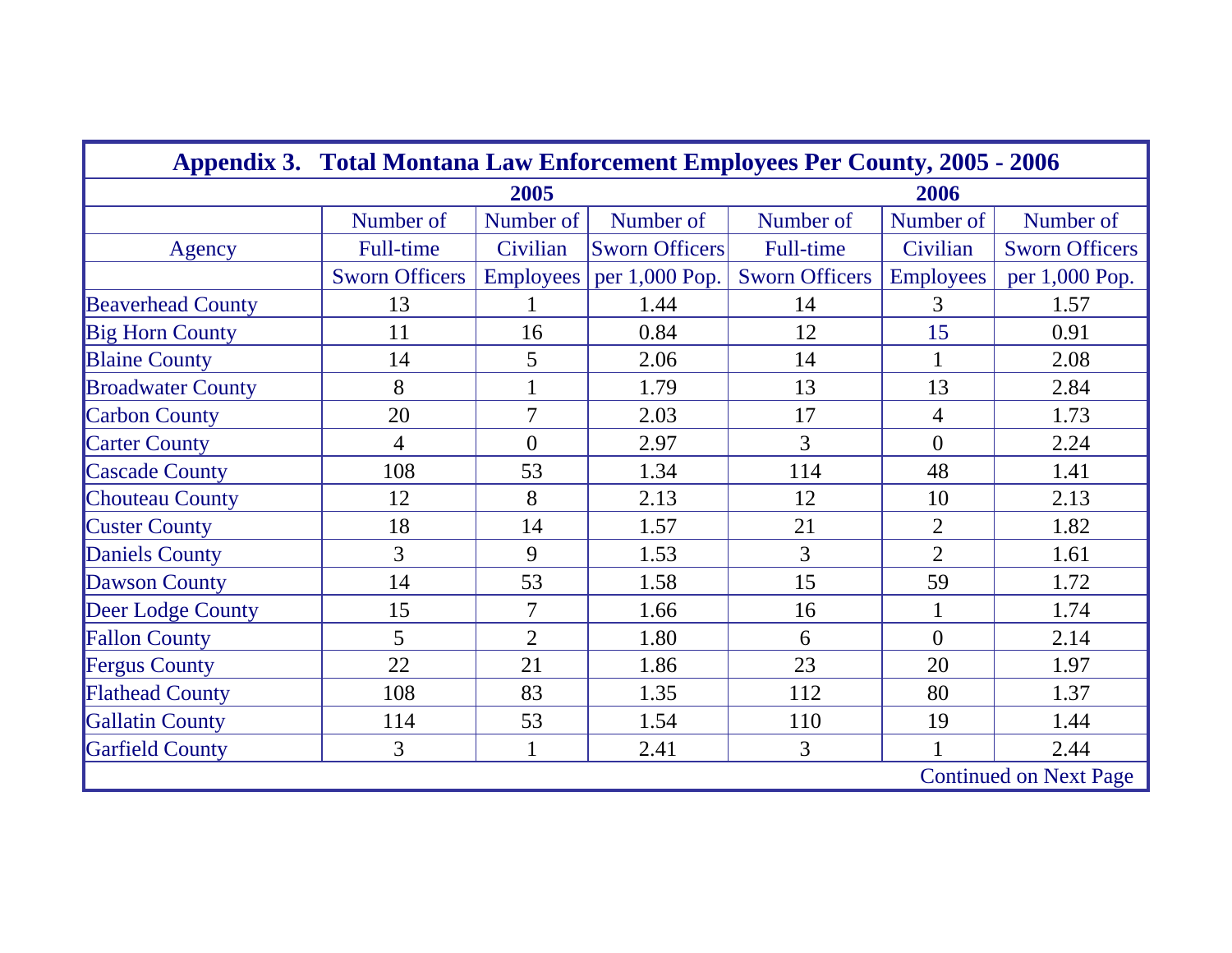| <b>Appendix 3. Total Montana Law Enforcement Employees Per County, 2005 - 2006</b> |                          |                |                       |                       |                  |                       |
|------------------------------------------------------------------------------------|--------------------------|----------------|-----------------------|-----------------------|------------------|-----------------------|
|                                                                                    |                          |                | 2006                  |                       |                  |                       |
|                                                                                    | Number of                | Number of      | Number of             | Number of             | Number of        | Number of             |
| Agency                                                                             | <b>Full-time</b>         | Civilian       | <b>Sworn Officers</b> | Full-time             | Civilian         | <b>Sworn Officers</b> |
|                                                                                    | <b>Sworn Officers</b>    | Employees      | per 1,000 Pop.        | <b>Sworn Officers</b> | <b>Employees</b> | per 1,000 Pop.        |
| <b>Glacier County</b>                                                              | 19                       | 9              | 1.42                  | 17                    | 6                | 1.25                  |
| <b>Golden Valley County</b>                                                        | $\overline{2}$           | $\overline{0}$ | 1.89                  | $\overline{2}$        | $\overline{0}$   | 1.77                  |
| <b>Granite County</b>                                                              | 5                        | 5              | 1.71                  | 5                     | 4                | 1.74                  |
| <b>Hill County</b>                                                                 | 30                       | 25             | 1.82                  | 32                    | 10               | 1.94                  |
| <b>Jefferson County</b>                                                            | 14                       | 11             | 1.32                  | 16                    | 13               | 1.46                  |
| <b>Judith Basin County</b>                                                         | 4                        | 1              | 1.81                  | 5                     | $\theta$         | 2.26                  |
| <b>Lake County</b>                                                                 | 37                       | 32             | 1.35                  | 37                    | 32               | 1.31                  |
| Lewis & Clark County                                                               | 90                       | 53             | 1.56                  | 94                    | 49               | 1.61                  |
| <b>Liberty County</b>                                                              | $\overline{4}$           | $\overline{4}$ | 1.93                  | $\overline{4}$        | 6                | 1.96                  |
| <b>Lincoln County</b>                                                              | 30                       | 9              | 1.58                  | 31                    | $\overline{4}$   | 1.61                  |
| <b>Madison County</b>                                                              | 9                        | 5              | 1.28                  | 10                    | 6                | 1.40                  |
| <b>McCone County</b>                                                               | $\overline{\mathcal{A}}$ | $\overline{7}$ | 2.18                  | $\overline{4}$        | $\overline{0}$   | 2.23                  |
| <b>Meagher County</b>                                                              | $\overline{\mathcal{A}}$ | 8              | 2.01                  | $\overline{4}$        | $\Omega$         | 2.00                  |
| <b>Mineral County</b>                                                              | $\overline{7}$           | 6              | 1.78                  | 8                     | 12               | 2.04                  |
| <b>Missoula County</b>                                                             | 145                      | 140            | 1.46                  | 152                   | 132              | 1.52                  |
| <b>Musselshell County</b>                                                          | 7                        | $\overline{0}$ | 1.55                  | 6                     |                  | 1.32                  |
| <b>Park County</b>                                                                 | 26                       | 9              | 1.63                  | 26                    | 3                | 1.63                  |
| <b>Continued on Next Page</b>                                                      |                          |                |                       |                       |                  |                       |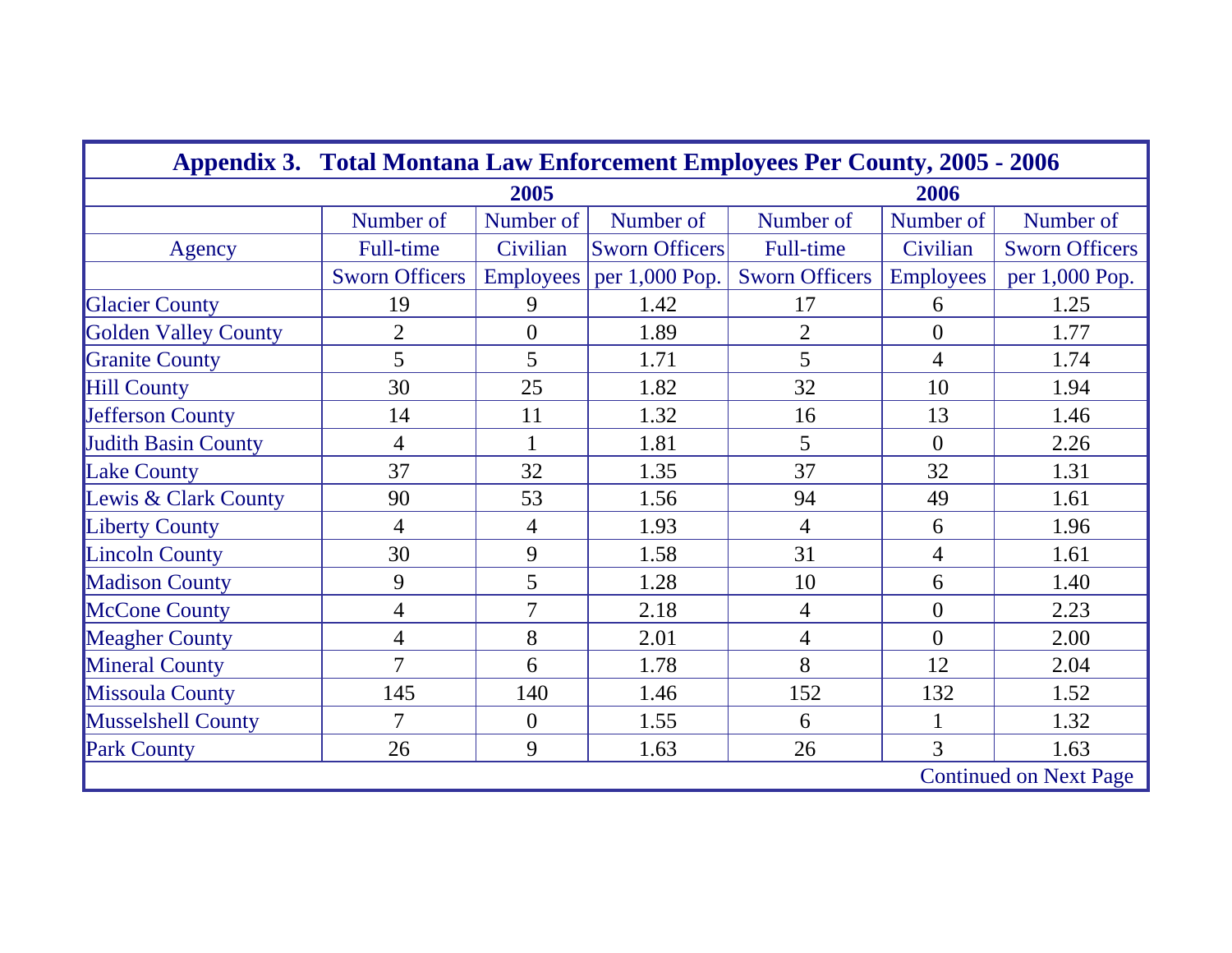| <b>Appendix 3. Total Montana Law Enforcement Employees Per County, 2005 - 2006</b> |                       |                |                       |                       |                  |                       |  |
|------------------------------------------------------------------------------------|-----------------------|----------------|-----------------------|-----------------------|------------------|-----------------------|--|
|                                                                                    | 2005                  |                |                       |                       | 2006             |                       |  |
|                                                                                    | Number of             | Number of      | Number of             | Number of             | Number of        | Number of             |  |
| Agency                                                                             | <b>Full-time</b>      | Civilian       | <b>Sworn Officers</b> | Full-time             | Civilian         | <b>Sworn Officers</b> |  |
|                                                                                    | <b>Sworn Officers</b> | Employees      | per 1,000 Pop.        | <b>Sworn Officers</b> | <b>Employees</b> | per 1,000 Pop.        |  |
| <b>Petroleum County</b>                                                            |                       | $\overline{0}$ | 2.02                  |                       | $\Omega$         | 2.01                  |  |
| <b>Phillips County</b>                                                             | 6                     | 7              | 1.39                  | 6                     | 4                | 1.41                  |  |
| <b>Pondera County</b>                                                              | 14                    | $\overline{7}$ | 2.25                  | 13                    | $\overline{7}$   | 2.09                  |  |
| Powder River County                                                                | 3                     | $\overline{7}$ | 1.62                  | $\overline{3}$        | 5                | 1.66                  |  |
| <b>Powell County</b>                                                               | 9                     |                | 1.27                  | 10                    | 6                | 1.44                  |  |
| <b>Prairie County</b>                                                              | 3                     |                | 2.57                  | 3                     | $\Omega$         | 2.59                  |  |
| Ravalli County                                                                     | 51                    | 32             | 1.31                  | 48                    | 34               | 1.21                  |  |
| <b>Richland County</b>                                                             | 19                    | $\overline{7}$ | 2.05                  | 20                    | 7                | 2.17                  |  |
| <b>Roosevelt County</b>                                                            | 21                    | 20             | 1.99                  | 21                    | 5                | 1.95                  |  |
| <b>Rosebud County</b>                                                              | 20                    | 20             | 2.13                  | 19                    | 18               | 2.03                  |  |
| <b>Sanders County</b>                                                              | 18                    | 7              | 1.70                  | 19                    | $\overline{0}$   | 1.72                  |  |
| <b>Sheridan County</b>                                                             | 9                     | 3              | 2.43                  | $\overline{7}$        | 4                | 1.92                  |  |
| <b>Silver Bow County</b>                                                           | 36                    | 50             | 1.07                  | 42                    | 53               | 1.26                  |  |
| <b>Stillwater County</b>                                                           | 11                    | 8              | 1.29                  | 9                     | 3                | 1.06                  |  |
| <b>Sweet Grass County</b>                                                          | 5                     | 5              | 1.37                  | 6                     | $\overline{0}$   | 1.61                  |  |
| <b>Teton County</b>                                                                | 9                     | 5              | 1.40                  | 9                     | $\mathbf{0}$     | 1.42                  |  |
| <b>Toole County</b>                                                                | 12                    | $\overline{7}$ | 2.23                  | 11                    | 8                | 2.14                  |  |
| <b>Continued on Next Page</b>                                                      |                       |                |                       |                       |                  |                       |  |